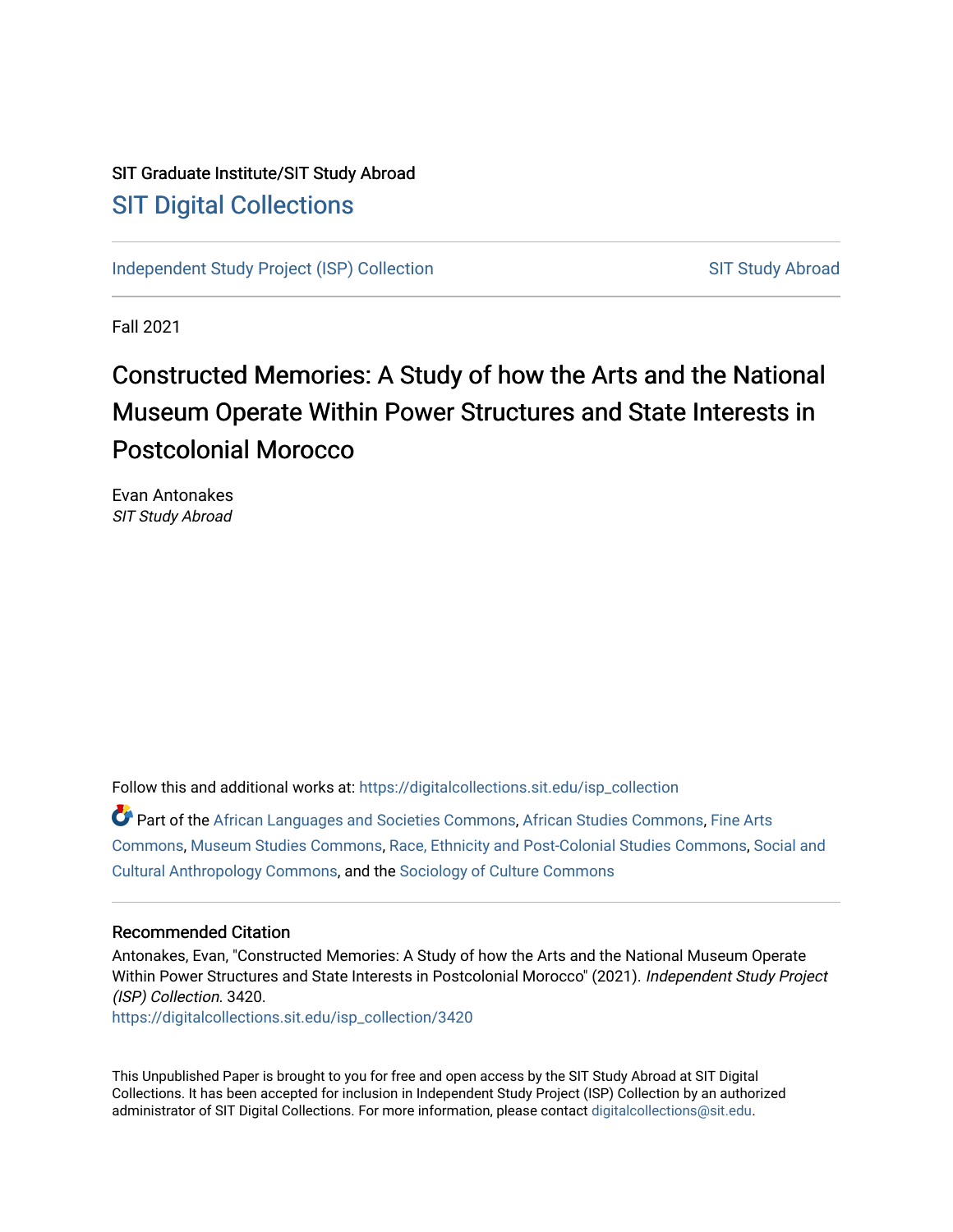## **Constructed Memories: A Study of how the Arts and the National Museum Operate**

## **Within Power Structures and State Interests in Postcolonial Morocco**

by

Evan Antonakes

Academic Director: Dr. Taieb Belghazi Project Advisor: Youssouf Amine Elalamy Sending University: Bates College Major: Anthropology

Submitted in partial fulfillment of the requirements for

MOR: Multiculturalism and Human Rights, SIT Study Abroad, Fall 2021

Rabat, Morocco

December, 2021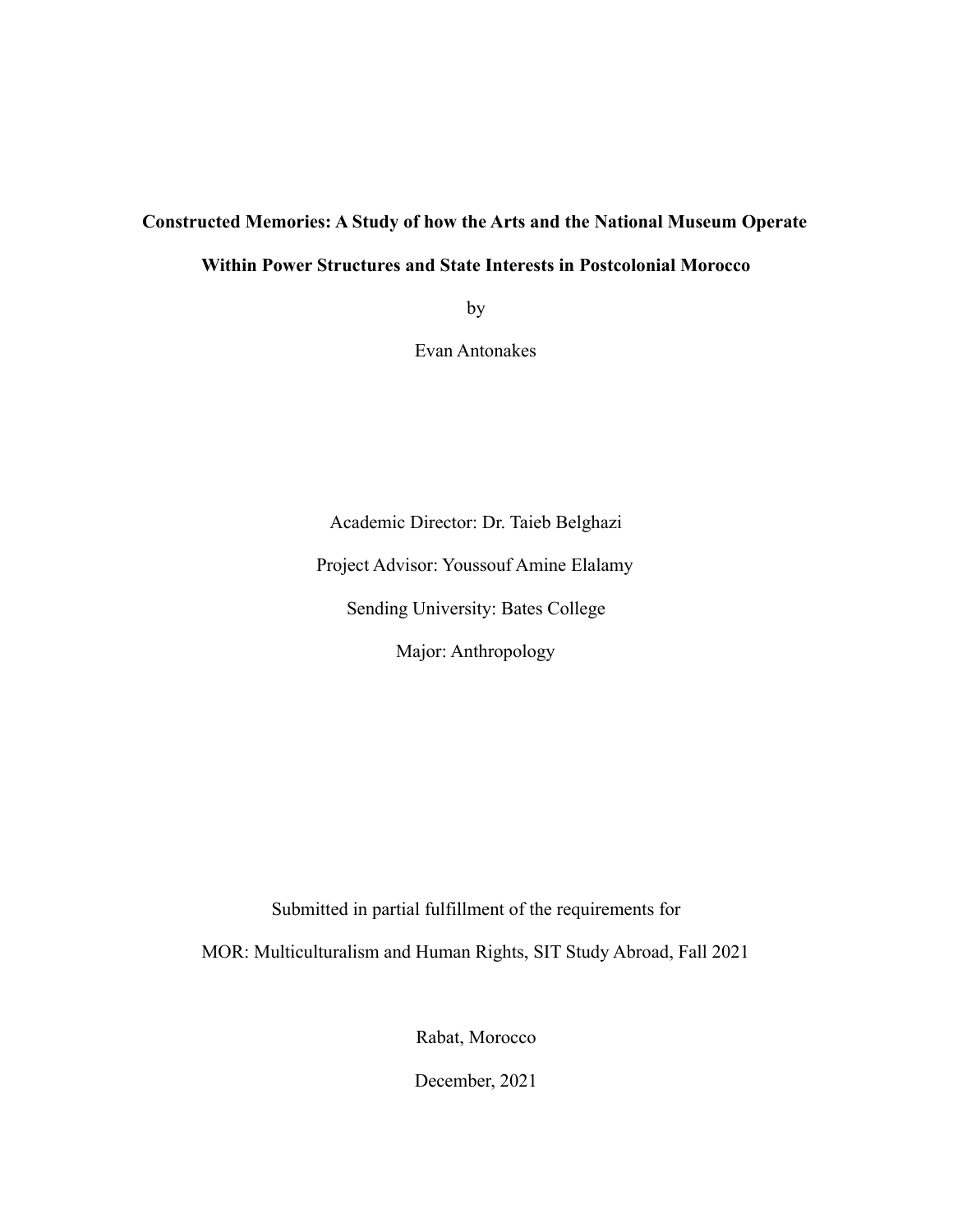# **Table of Contents**

| $\mathbf{I}$ . |  |
|----------------|--|
| II.            |  |
| Ш.             |  |
| IV.            |  |
| V.             |  |
| VI.            |  |
| VII.           |  |
| VIII.          |  |
| IX.            |  |
| X.             |  |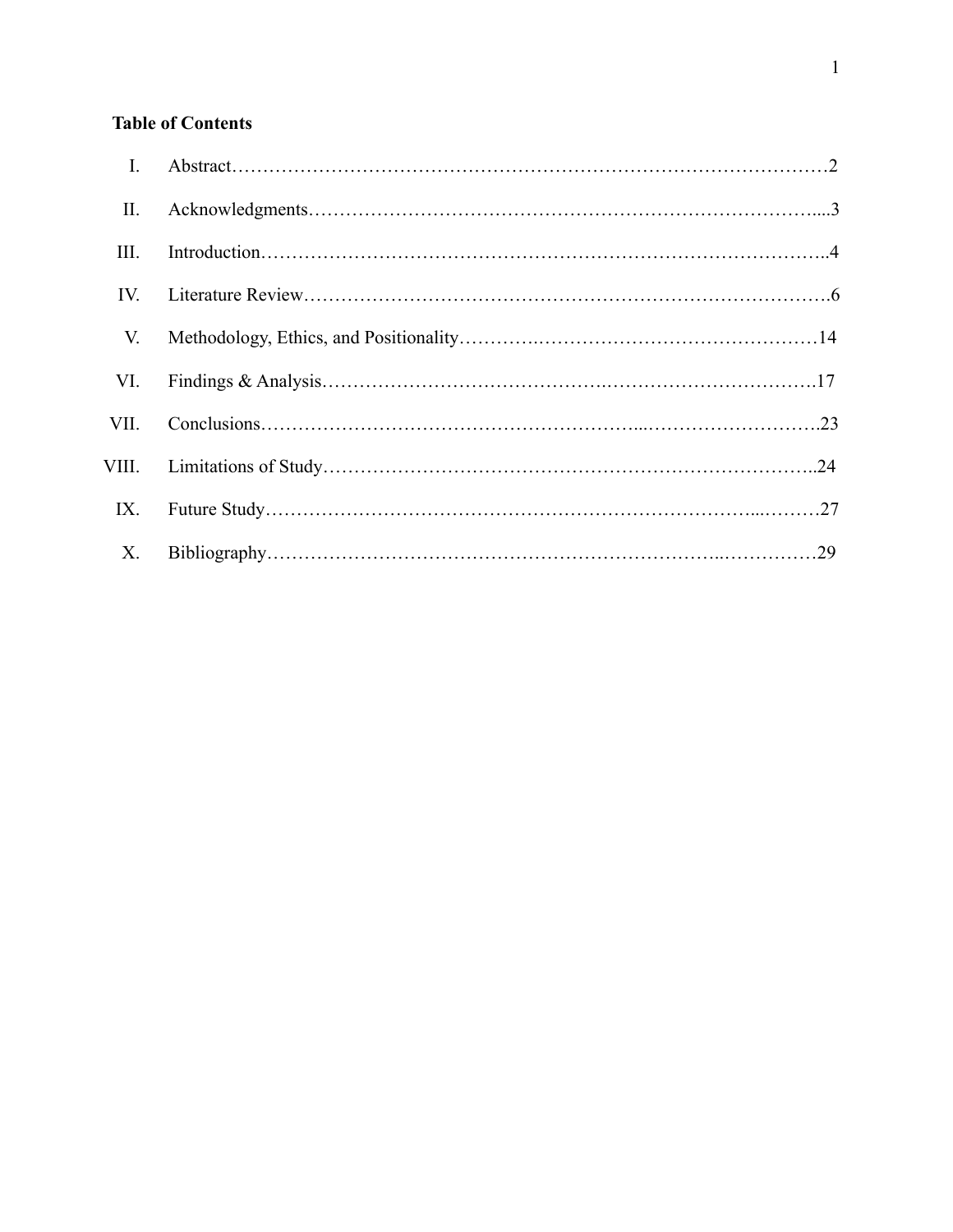### **Abstract**

The Moroccan national museum as an institution has a long and complicated history. A product of colonialism, the state has historically used the museum, and the art housed within it, to construct narratives of progress and images of modernization. Doing so is largely at the expense of contemporary artists who have long been neglected by the state and failed by the museum. This paper will communicate how museums, art, and the state intersect in postcolonial Morocco. The paper will examine the inner workings of the Mohammed VI National Museum for Modern and Contemporary Art in Rabat, attempting to contextualize the space into this larger narrative of state power structures in relation to the arts. The paper, grounded in anthropological theory and ethnographic fieldwork, will convey the lived experiences of people with whom this topic is central to their lives.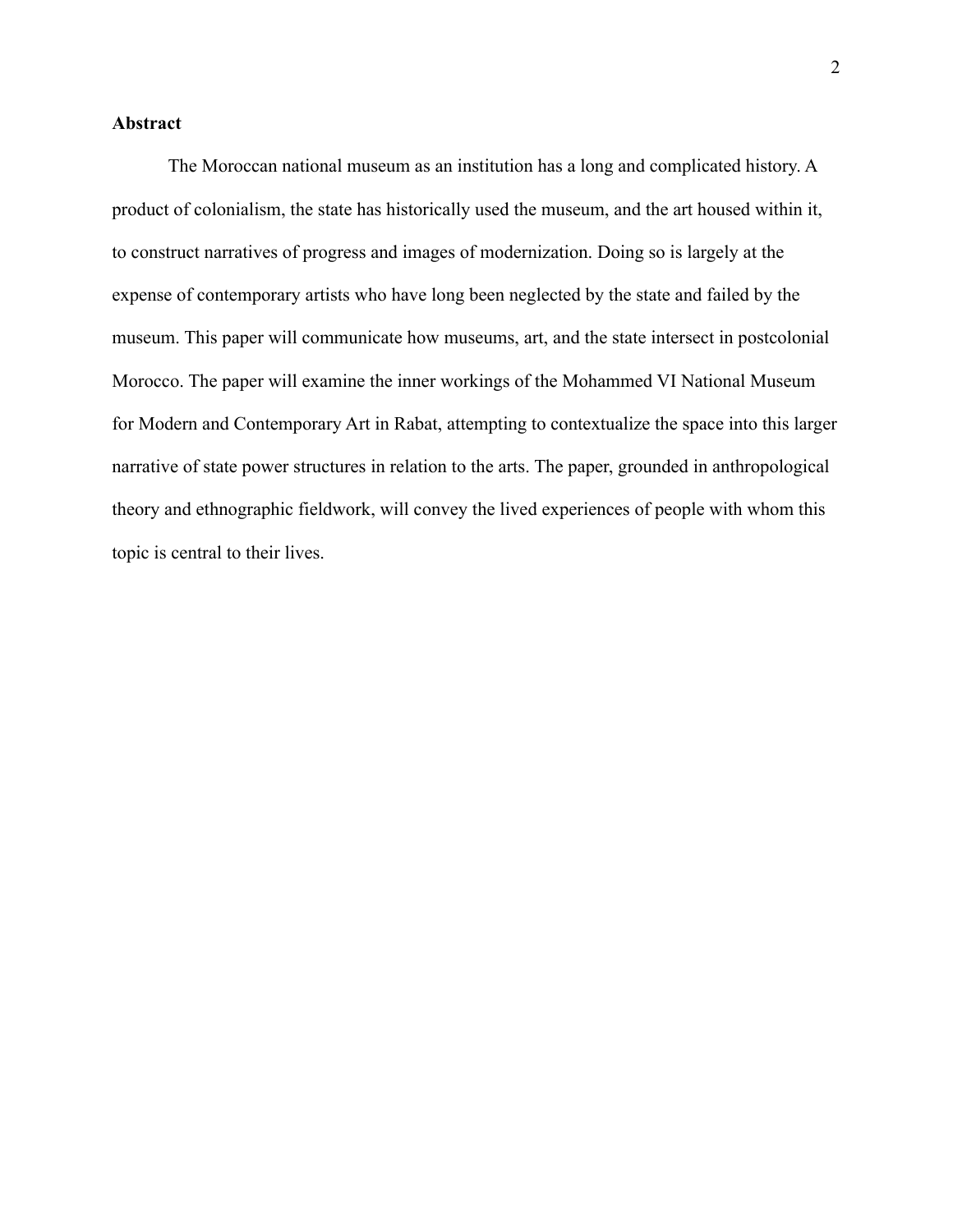#### **Acknowledgements**

*I would like to extend my deepest gratitude to all of my collaborators throughout this project. Whether we talked briefly or are still in touch right now, I thank them for their insights, patience, kindness, and help throughout this endeavor. I hope the contents of this paper do this topic justice. I would like to thank Youssouf Amine Elalamy for his support and guidance during this period.*

*Additionally, I would like to thank my academic director, Professor Taieb Belghazi. I feel very fortunate to have met and befriended such a kind, wise, intelligent, and generous man. I thank you for everything over the past three months, including helping us with our dramatic and stressful departure. I will always cherish the time spent in and out of the classroom with you.*

*Finally, I am forever grateful to my friends in this program who supported me throughout this time and made my experience in Morocco all the more better. I'm very thankful for all the wonderful people I have met over the past three months and the friendships which have been built. I wish you all the best in your future endeavors.*

— Evan Antonakes

Rabat, Morocco, 2021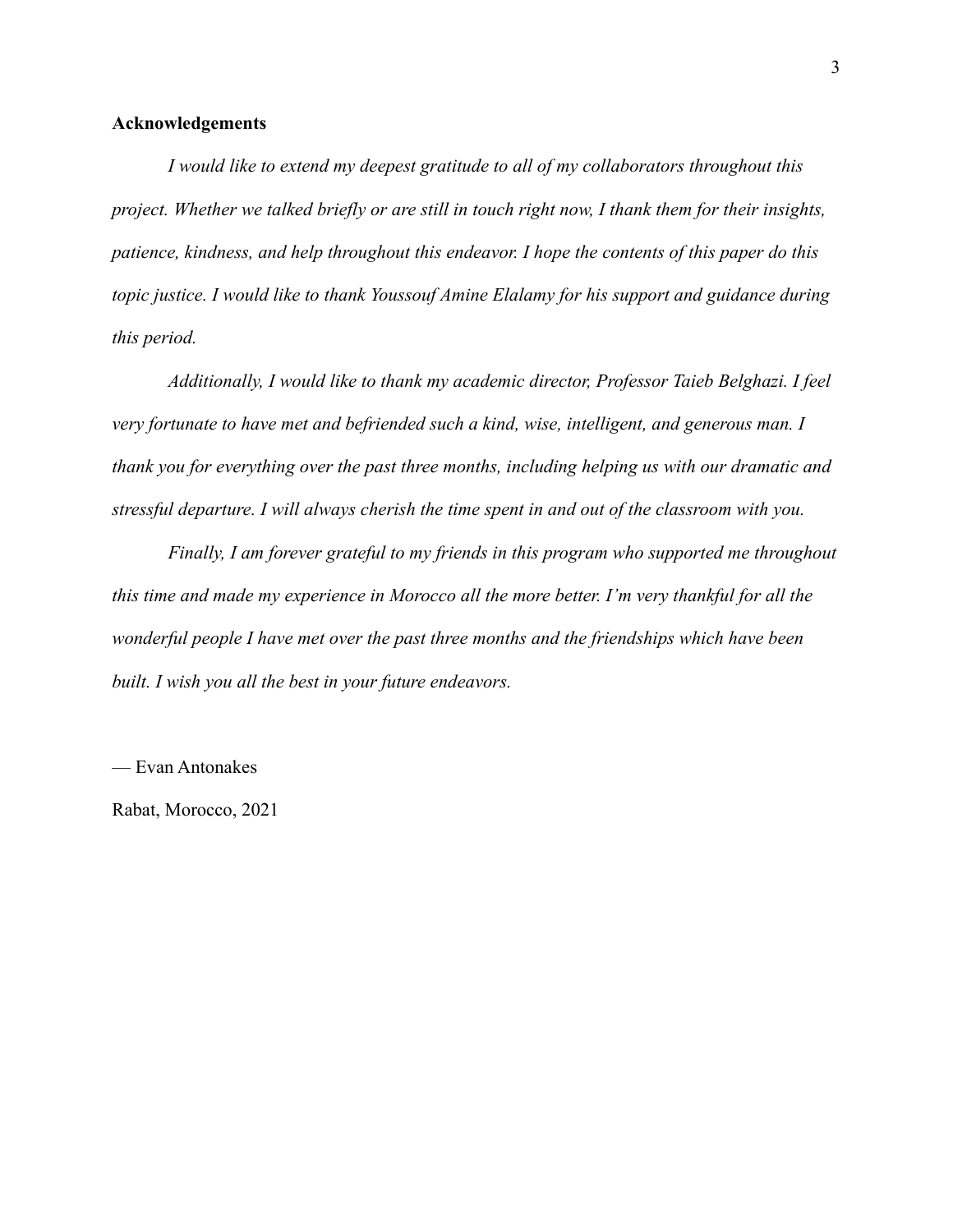#### **Introduction**

On a cold and dreary day in November of 2021, Ali El Majzoub, a Moroccan artist and actor, is in Rabat for the day doing research with artists and visiting the Mohammed VI National Museum of Modern and Contemporary Art. In this short anecdote which he later conveyed to me, Ali arrives at the museum and becomes hesitant and unsure whether he should enter. Upon arriving he is taken aback by the scale and intricacy of the building. He paces outside the building for a few minutes thinking whether or not he should go in. Eventually he decides to try entering the building. He is let in, everything proceeds smoothly, and he spends the afternoon in the museum. This brief experience may well appear trivial, though the questions that arise from it are not. Why would a professional artist hesitate in entering an art museum? Why would Ali think it was not his place to be there?

I first began contemplating an ethnographic research project centered around this topic about a month after I came to Morocco. I quickly became aware of the vibrant art scene in Rabat and the significance of art on display throughout the city. Though it wasn't until I began going to various different art museums throughout the city and the country that my interests began to expand and crystalize. Moving through museums as a cultural outsider provides one with a unique experience of being able to observe with fairly unassuming eyes the ways a country narrates and performs their own culture and history. This, coupled with attending a lecture of colonial and postcolonial art, as well as my own research, remained of great interest to me throughout my time living in Morocco.

The more I studied art and museums in Morocco, the more I came to see that this matter was deeply entangled in the country's colonial history. I wanted to learn how art, museums, colonialism, and the state were connected. I wanted to learn how such connections manifested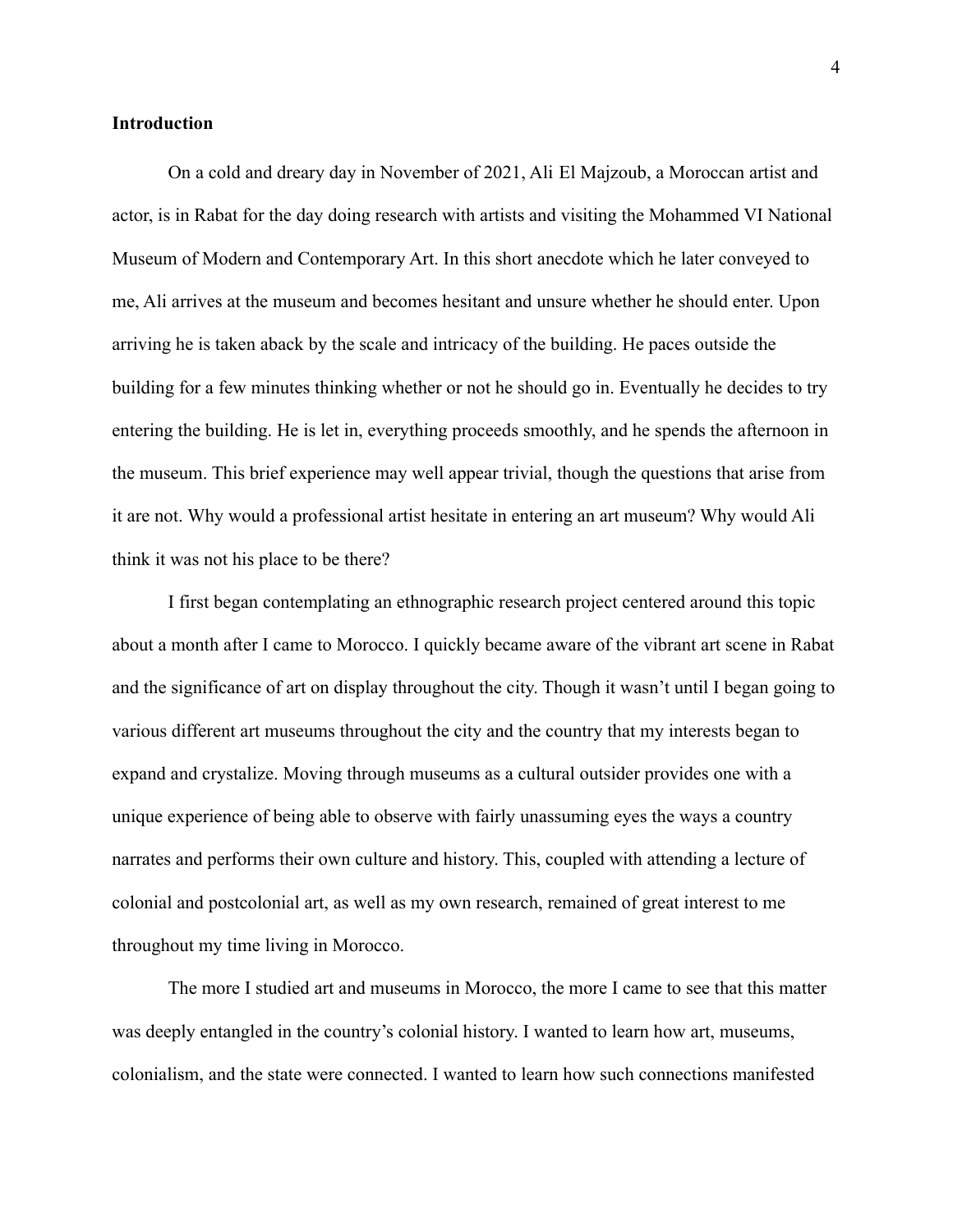themselves and what it meant for Moroccan people and artists. Little by little, I got the sense that this topic was a very complicated one, going far back into Morocco's past. I wanted to conduct a project where I could begin to examine these structures closely enough that I could start putting together an idea of what the larger picture looks like.

I began formulating foundational questions centered around these topics. They are undoubtedly acutely relevant to Moroccan culture, politics, and the themes of this program. It goes without saying that studying the arts is critical to understanding any culture. However, I believe that through examining the intersections between art, museums, and state interests in contemporary Morocco, the relationship comes to reflect the social issues and historical growing pains present in a postcolonial Morocco.

This paper moves through these questions and topics. I am not a student of art history but rather a researcher trained in anthropological theory and ethnographic fieldwork. My background, as well as the questions and methodology of this project, allows for this paper to center around the lived experiences of certain individuals with whom these topics are central to their lives. This project studies two distinct spaces: national art museums and alternative spaces outside the confines of the traditional museum where the public can engage with art. The paper works to accurately and thoroughly convey the perspectives of Moroccan artists and museum workers. In doing so, the intention of this project is to better understand the complexity of this topic by engaging with the people who are at the forefront of it. This paper is about the role of contemporary museums, how the state interacts with the arts, and the role of the artist in the process of decolonization.

The Mohammed VI Museum of Modern and Contemporary Art which Ali visited opened in 2014, representing one of the newest national museums in Morocco. I argue that this new art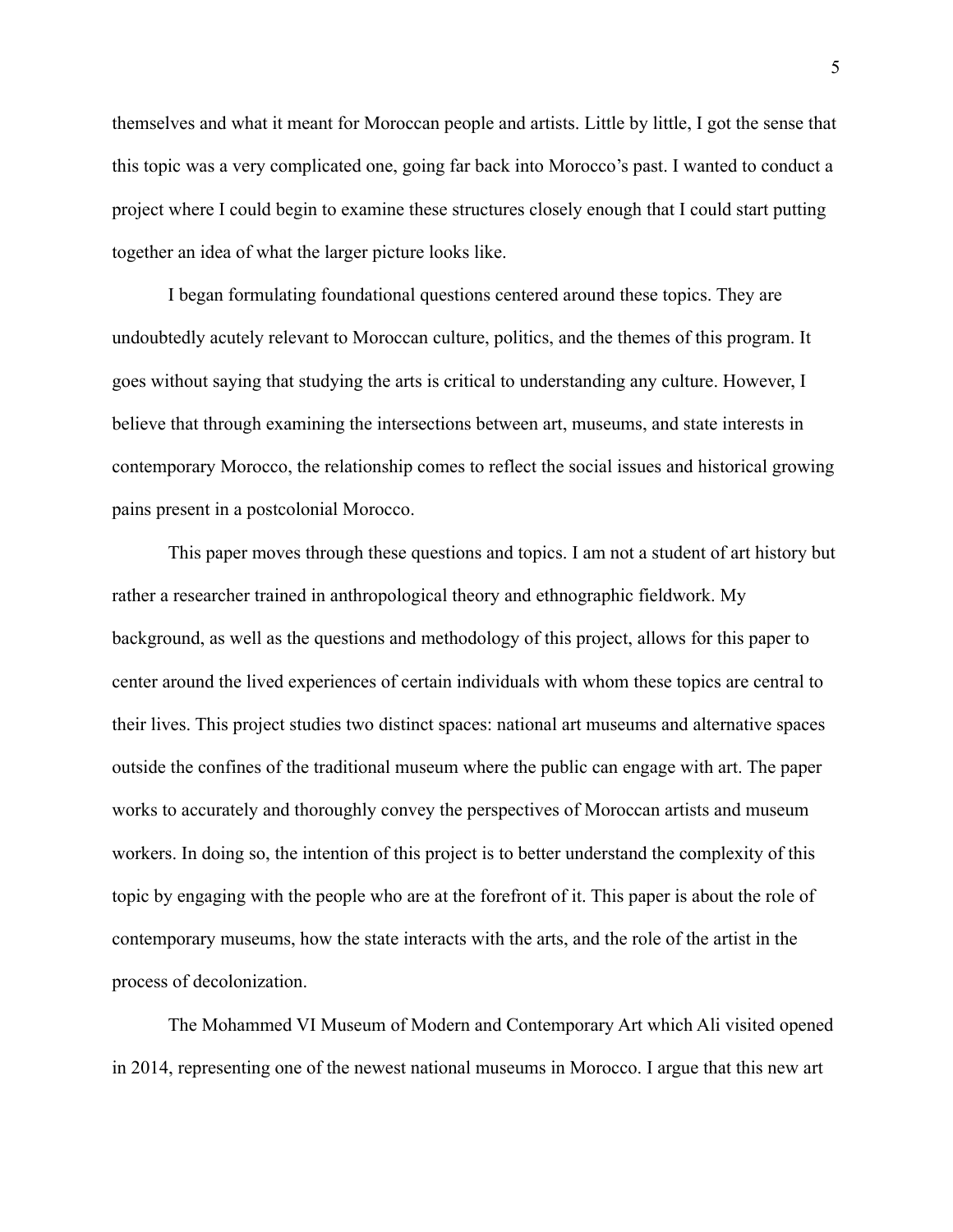museum, while making some progress toward aligning more so with the public's interest, is still largely entrenched in the patterns and norms which have defined Moroccan national museums since independence. These patterns and norms of the national museum, birthed from colonialism, serve the interests of the state, while neglecting the interest of middle and lower class Moroccans, and failing Moroccan artists.

The history of the Moroccan national museum demonstrates that the functions of the institution during the colonial period lingered in significant ways after independence. Directly following independence up until present day, Moroccan artists have demanded reforms to the national museums and greater support for the arts from the state. These calls for reform have largely been neglected. Following independence, there was a newfound and refreshed spirit in the Moroccan art world, seeking an avenue to engage with the public. I argue that this post-independence energy and excitement was not thwarted or smothered by the political, social, and economic realities, rather it manifested in the artists' creation of alternative museums, continued attempts to reach the public, and the artwork that came out of these times. I believe this phenomenon, though taking on different forms, still very much exists within Moroccan culture today.

#### **Literature Review**

For the most part, there is very little literature available on the topic of museums and their relationship to state interests within Morocco. As I see it, the seminal and most comprehensive study of this issue came from Katarzyna Pieprzak, a professor at Williams College who spent several years doing fieldwork throughout Morocco. In 2010, her book, *Imagined Museums: Art and Modernity in Postcolonial Morocco*, was published. Her book is an in-depth ethnographic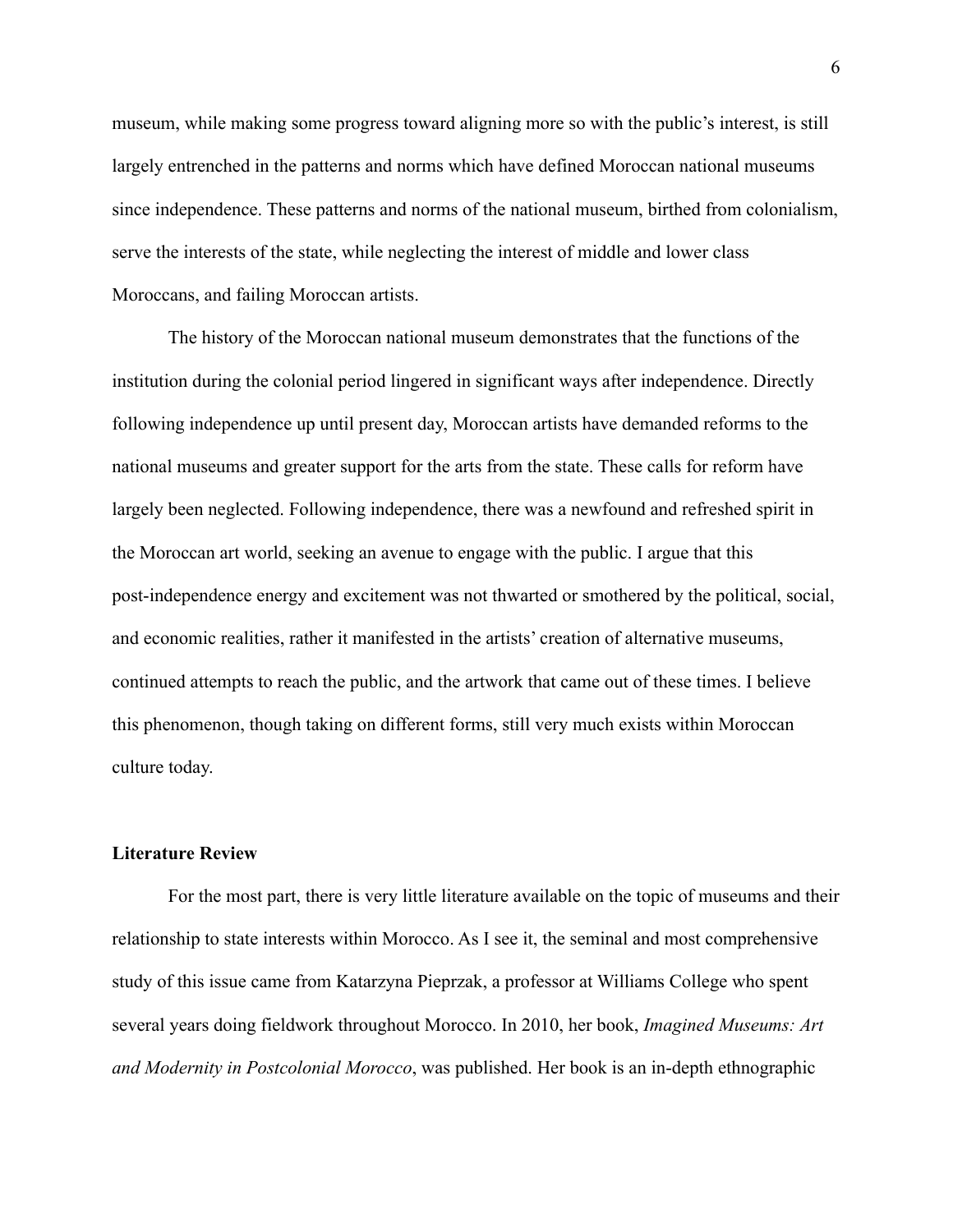study on the tangled politics of art and modernization over the past century within Morocco. She examines the museum as a modern institution, as a theoretical concept, and as symbolic monuments to modernity. Furthermore, she argues that with the decline and shortcomings of these museums in the eyes of the Moroccan public and artists, the museum as a concept is being rethought and reimagined. As a result, alternative spaces begin to emerge where new narratives and performances of art, memory, and identity can be available to the people. This work has served as a foundation with which to build my own research on these topics. Pieprzak's analysis provides bearings for the exploration of a topic that is largely unstudied and deeply woven into the social and political fabric of Morocco.

In studying the relationship between the arts, museums, and the state in Morocco, two primary areas need to be explored: national museums where the influence of the state can be felt, along with alternative museums, existing independently from the confines of the traditional model. The context in which Moroccan national museums are situated will then put into better perspective the meaning of actions taken to engage with art outside of these institutions.

The museum, as it is understood in modern western thought, first emerged in Morocco in the early 20th century under the French Protectorate. Fes and Rabat were the first cities to be endowed with museums whose purpose was to preserve Morocco's cultural heritage, and in doing so create an image of the country for interested Europeans (Rharib 2006: 98). Their initial purpose was also to bolster the economy. The Protectorate museums were intended to revive Moroccan popular arts and use them as a means of developing the economy. (Pieprzak 2010: 5). As was the case in many instances of colonial museal projects during this time, the museums were tasked at creating a certain kind of image. As Pieprzak notes, "The museums also functioned as a cornerstone for another nascent industry: a new culture industry that marketed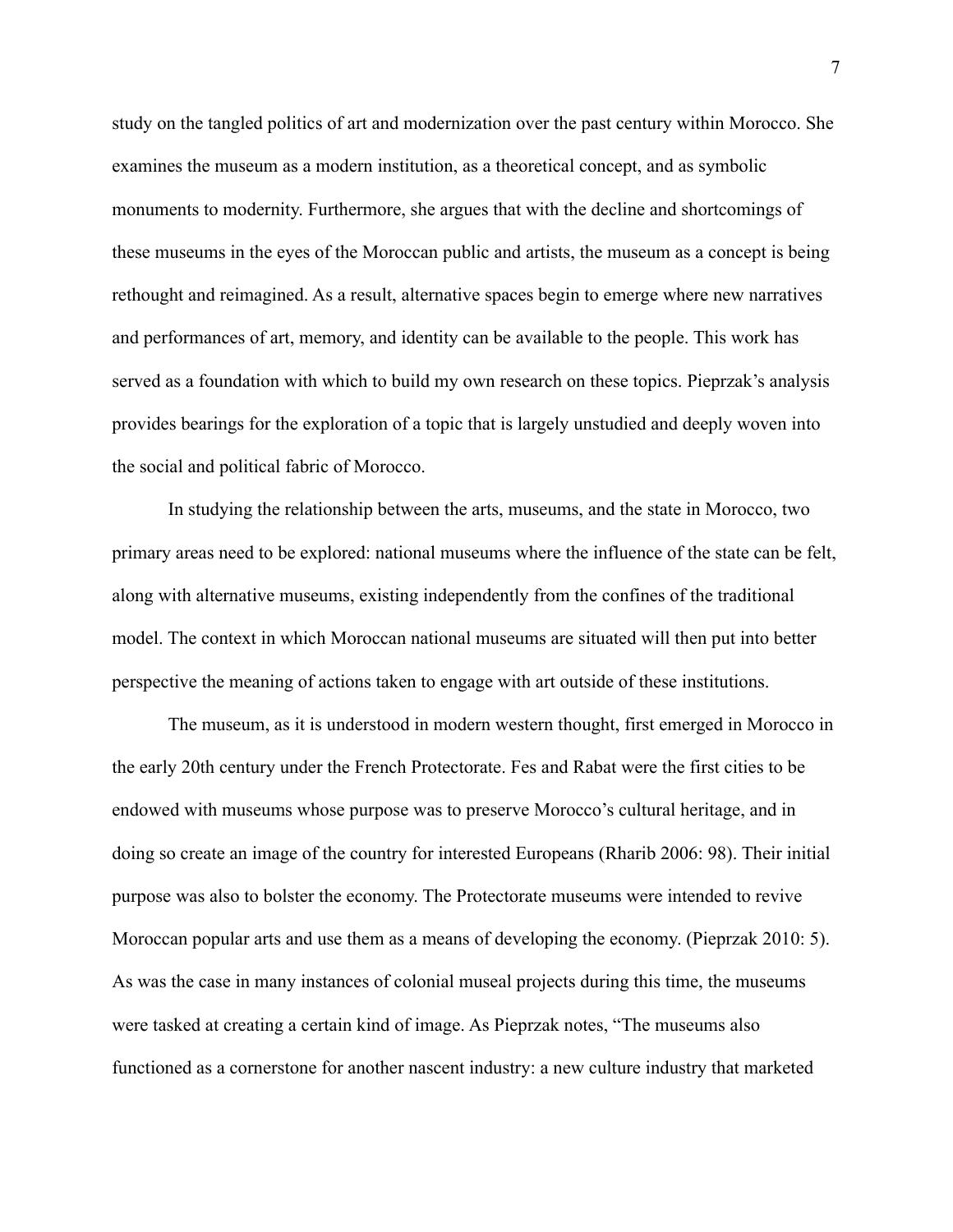and sold Moroccan heritage to eager tourists wanting an authentic Moroccan experience" (Pieprzak: 8). The significance of the museum during the colonial era is critical to understanding the role it took on after independence. When the French left, the museums remained, making the politics of representation and memory exceedingly complex.

Almost directly following independence, what had formerly been European institutions and colonial products had become Moroccan national museums. According to Pieprzak, the institutions which were a product of colonialism simply took on a different identity, continuing with many of the functions imposed by the French:

"After Morocco gained independence in 1956, the museums did not lose their function as monuments to modernization but were entered into a discourse of Third World development by the Moroccan state. By keeping these architectures in place, the Moroccan state used them as symbols of modernity playing directly into world prestige politics. Protectorate museums of premodernity thus made the transition to national monuments to the modern, and a new usefulness of memory they housed was defined through the symbolic discourse of modernity" (Pieprzak: 16).

Like with the French colonists before them, the Moroccan state used the museum for their own benefit, often not aligning with the interest of the general public. Images were being created, narratives were being spun, and the state was deciding which memories were useful at that particular point in time. In the decades immediately following independence, and especially during the years of lead, the economic, social, and political reality of Morocco was far from the values of its proclaimed modernity. The economy was still developing, there was widespread protesting, and the politics of the new state were shaky and at times violent. With the reality of the situation diverging from the image the government was hoping to create, the state "resorted to symbols and symbolic gestures in order to attest to its allegiance to modernization." These symbols and representations of western industrial modernization "for the purposes of acquiring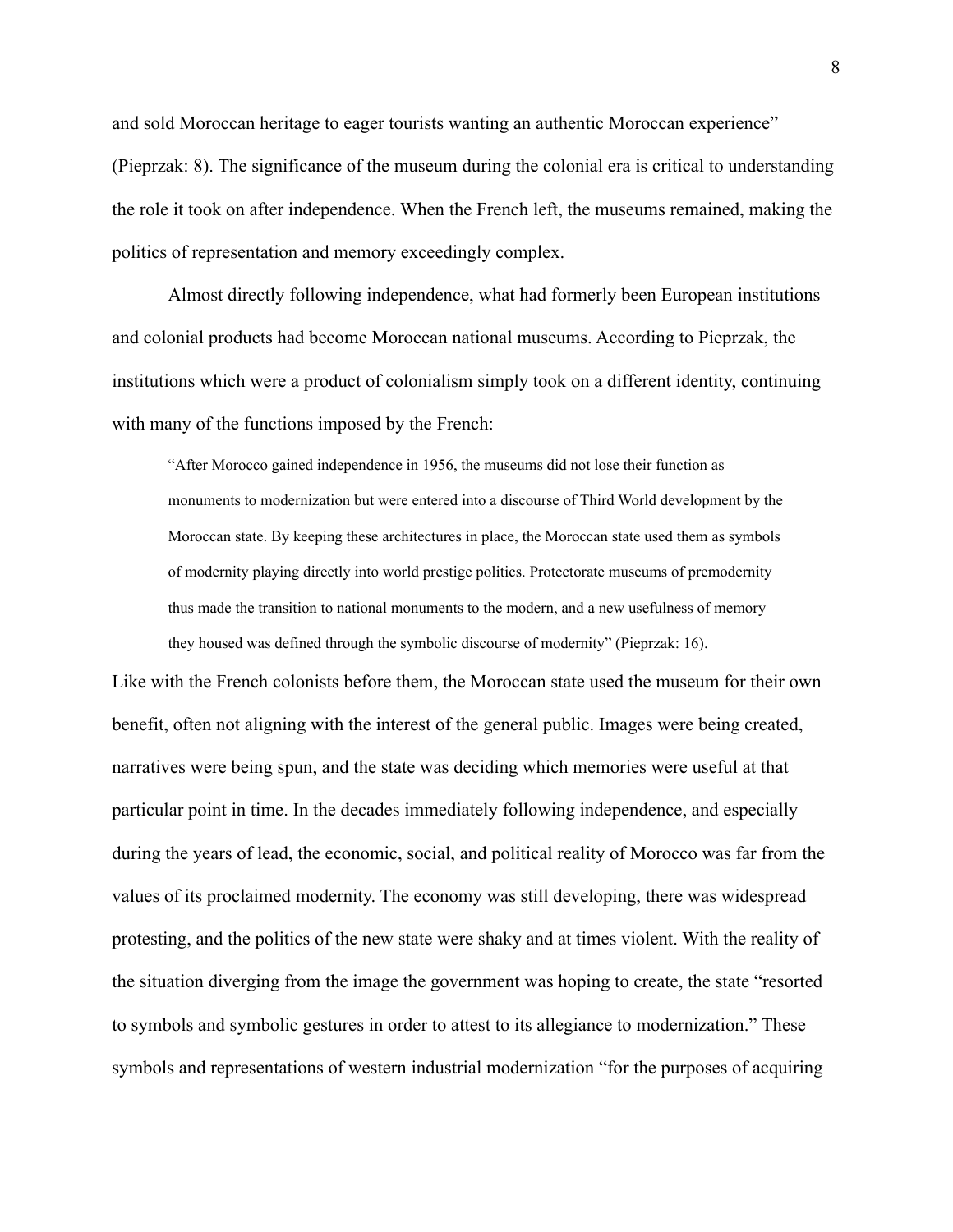international prestige extended into all areas of official discourse, including the arts" (Pierpzak: 20). This is precisely where the institution of the museum reappears in Moroccan society and history. Pieprzak's analysis of the historical moment demonstrates the significance and role of the national museum from the birth of the independent Moroccan state. It demonstrates the state's understanding of what the museum could be used for going forward as well. The politics of memory have much to do with the forming of national and cultural identities; especially in a country grappling with the trauma of colonialism. Therefore, the "ability of the institution to imagine the past and the future serves the interests of a state that does not want to dwell on the present" (Pieprzak: 20).

To fully understand the function of Moroccan national museums in the 60s and 70s as symbols of modernity, it is necessary to examine them in the context of western tourism. The image that the Moroccan state was interested in claiming was created for the purpose of the tourism industry, as well as international prestige. In a sense, the state was trying to advertise Morocco to the western tourist, in hopes of boosting the struggling economy. The selling point, as Pieprzak maintains, was beauty: "the Morocco being sold was one that combined the ancient and exotic charm of another world with the same convenience of Europe and the United States" (Pieprzak: 23). The state needed Moroccan culture to appear exotic, to the extent it could attract money from Europe and the United States. It also needed it to appear modern, in order to gain trust from other modern nation states and join a global community. By constructing national and cultural narratives through museum exhibits, juxtaposing the modern and the traditional aspects of Moroccan culture, the contemporary and the ancient aspects, a neatly packaged image to showcase to the rest of the world was produced. As Pierpzak states, "national museums in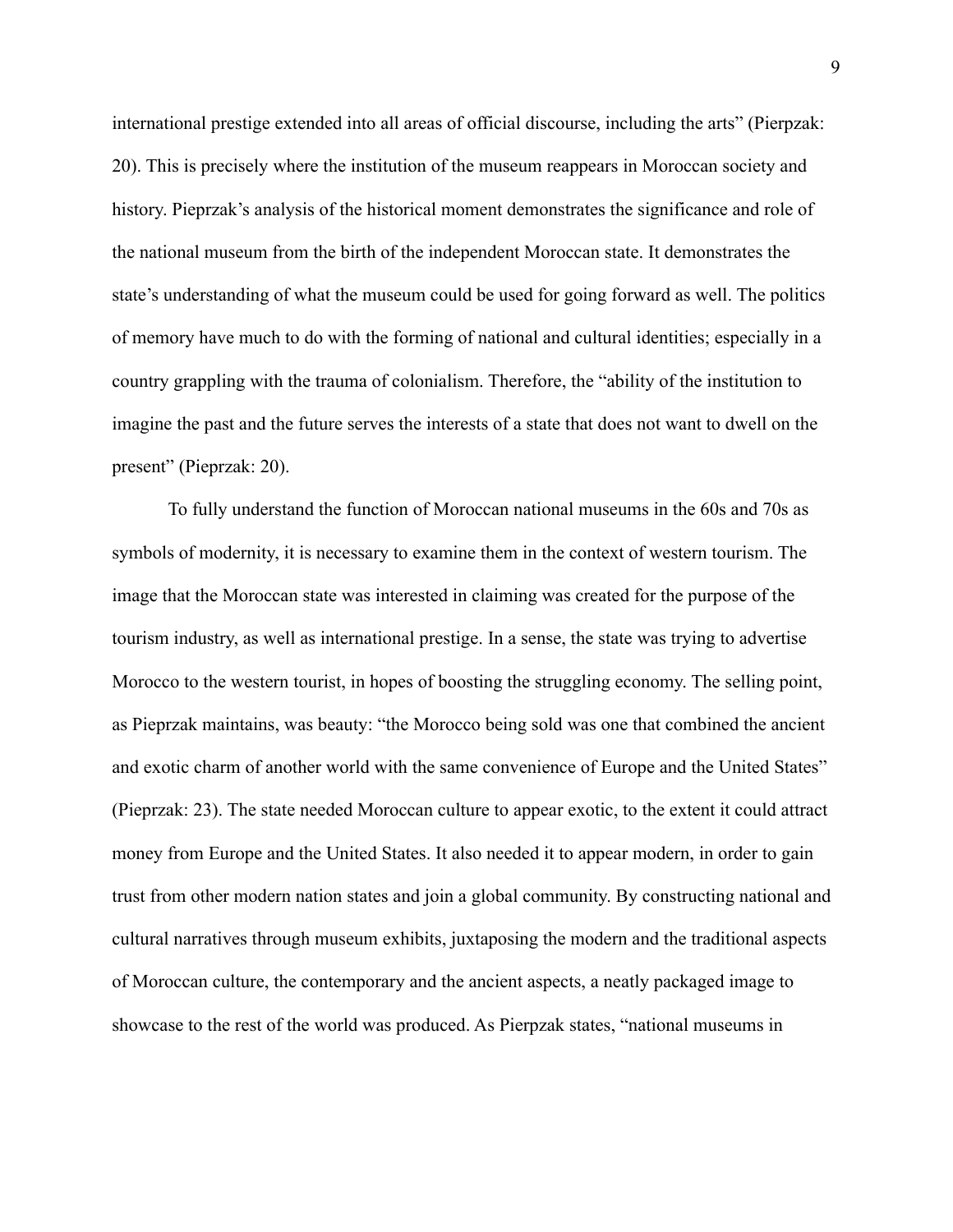Morocco were not intended for a local public as much as they were for the rest of the world" (Pieprzak: 22).

A closer look at the functions and inner workings of the museum will further contextualize this topic. Tony Bennett, who has written extensively on the modern museum and its cultural meaning, wrote a book in 1995 entitled, *The Birth of the Museum: History, Theory, Politics*, in which he goes into detail about the specific functions of the modern museum. The institution of the museum is ultimately about claiming modernity. Bennett argues that from its origins in European Enlightenment society, the museum has existed as a certain technology of culture. He claims that the "superimposition of the 'back-telling' structure of evolutionary narratives on to the spatial arrangements of the museum, allowed the museum - in its canonical form - to move the visitor forward through an artifactual environment in which the objects displayed and the order of their relations to one another allowed them to serve as props for a performance in which a progressive, civilizing relationship to the self might be formed and worked upon" (Bennett 1995: 180).

With Bennett's work demonstrating how the museum can be used as a technology of progress, it is necessary to also consider how certain aspects of culture can be used by the state, with help of the museum, for their own political goals. David Fowler's work, *Uses of the Past: Archaeology in Service of the State*, speaks to this very point. Fowler argues that archaeologists have long been "immersed in, and conditioned by, the economic, political, and governmental institutions of nation states," and they have often "analyzed and interpreted the past to fit the ideological requirements of those states" (Fowler 1987). My research has demonstrated significant similarities with the archaeologists Fowler speaks of and the museum curators and Ministry of Culture directors I have spoken with.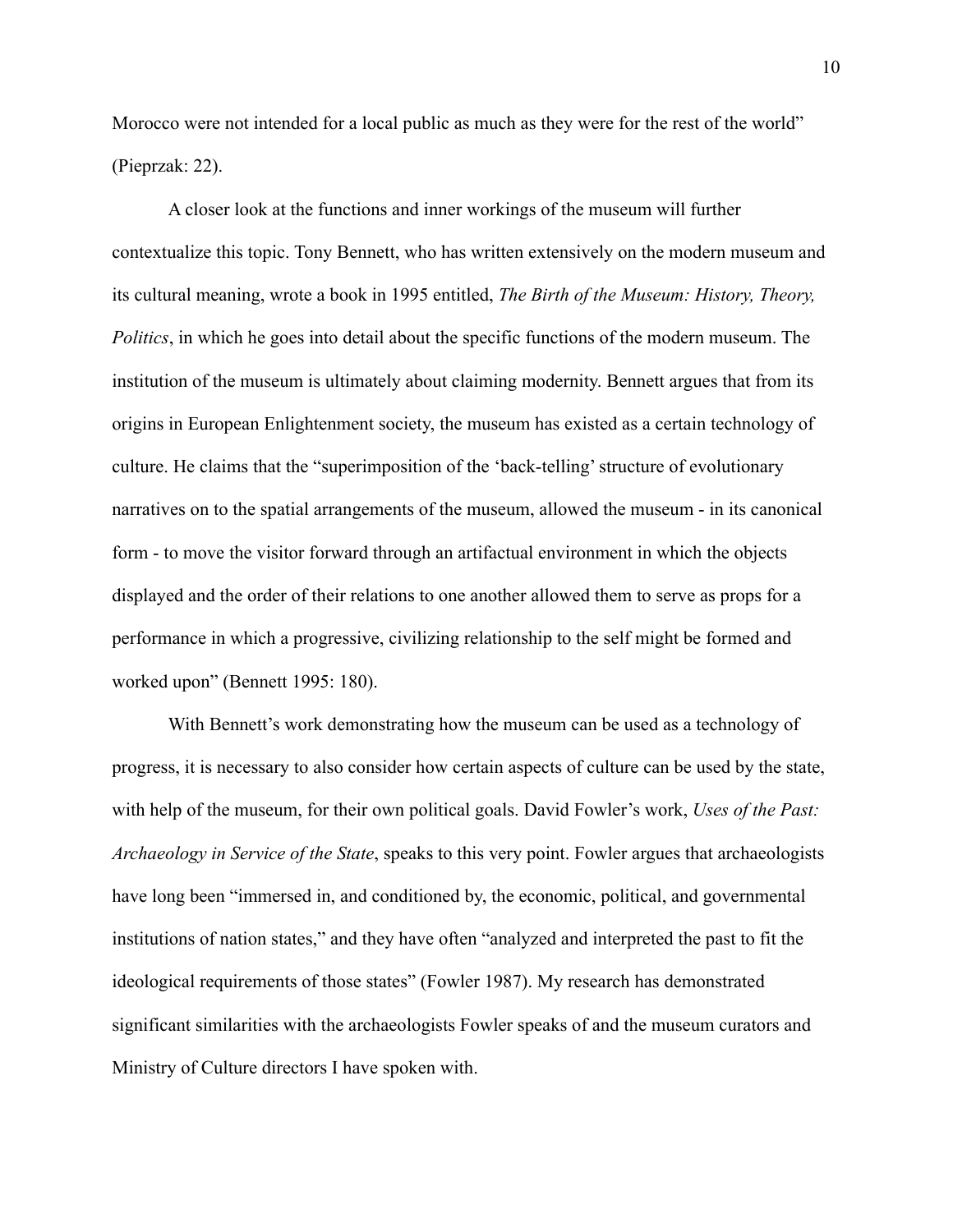Furthermore, Loring Danforth's book, *Crossing the Kingdom: Portraits of Saudi Arabia*, expands upon these ideas, specifically his chapter "Archaeology in Service of the Kingdom." In it Danforth claims that it is all too easy for powerful segments of society to exploit archaeology and other scholarly disciplines like linguistics, folklore, history, and art history to "advance their own political goals...archaeology is particularly well suited to facilitate the process of nation building by providing the raw materials necessary for the construction of national cultures and histories" (Danforth 2016: 7). In terms of constructing national cultures, histories, memories, and identities, I believe artwork can serve a similar purpose in this context. Again, this all connects back to the museum. Decisions made by the state to support and shape museums that exhibit certain objects from certain periods, and not others, "shape in crucial ways the versions of the past that become known to the public. Museums, therefore, are sites for the negotiations over who will control the history and the identity of a nation" (Danforth: 8).

Tony Bennett, shortly before the publication of the book discussed above, wrote a piece entitled *The Political Rationality of the Museum*, in which he analyzes the political significance of the museum in the western world. The term *Political Rationality* was first coined by Foucault. Foucault claimed, as Bennett explains, that modern forms of government came with certain technologies, aimed at regulating the conduct of its people. Bennett goes on, paraphrasing Foucault in saying that these "technologies are characterised by their own specific rationalities: they constitute distinct and specific modalities for the exercise of power, generating their own specific fields of political problems and relations, rather than comprising instances for the exercise of a general form of power" (Bennett 1990). One of Foucault's primary examples is the prison. The prison, with its rehabilitative rhetoric, has been subject to endless calls for reform for years, yet the political rationality of the prison "lies elsewhere - less in its ability to genuinely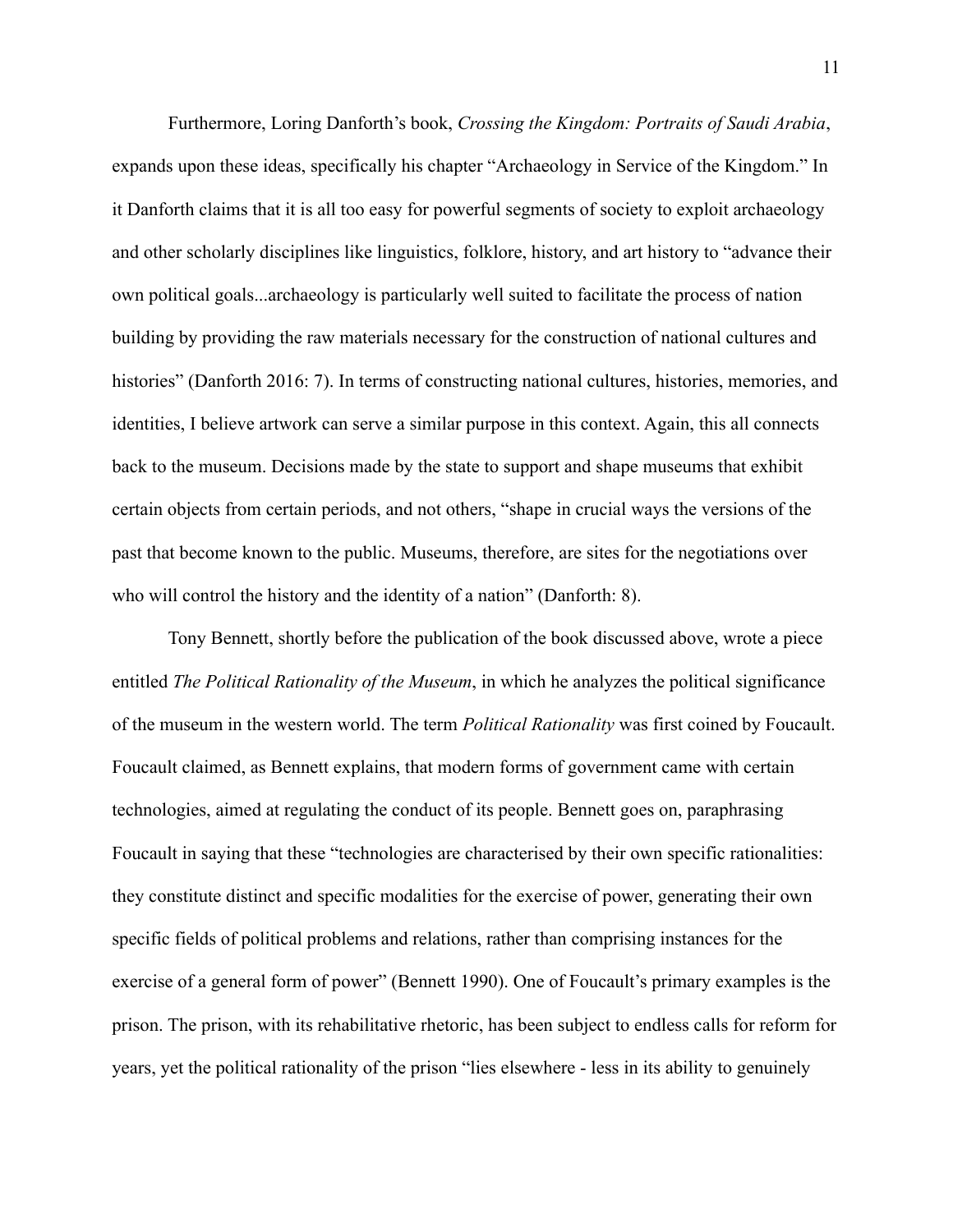reform behaviour than in its capacity to separate a manageable criminal subclass from the rest of the population" (Bennett 1990). I believe this analysis of prisons is important to consider when discussing the significance of the modern-day museum, specifically its political rationality.

People in positions of power have the ability to display and arrange objects within a museum, creating monuments of culture and power. As a result, there comes a paradoxical reality in which the institution of the museum operates. The traditional model of the museum is "fuelled by the mis-match between, on the hand, the rhetorics which govern the stated aims of museums and, on the other, the political rationality embodied in the actual modes of their functioning - a mis-match which guarantees that the demands it generates are insatiable" (Bennett 1990). This point by Bennett is key to understanding the frustrating history of national art museums in Morocco. Because the political rationality of the museum (the construction of images and narratives of modernity and globalization) differs from the stated aims of public art museums, and even the role of the arts in society in general, reforming Moroccan museums remains insatiable.

The so-called decay of the national art museums in Morocco, along with the repeated and often neglected calls for reform, can be contextualized and made sense of by using Bennett's understanding of Foucault and political rationality. Returning to Pieprzak, she amplifies the dissatisfaction with museums throughout Morocco from independence to today. Complaints came from artists, educators, and everyday citizens:

"They initially emerged in the immediate post-independence period and were the first signs of dissatisfaction with triumphant discourses of post-independence nationalism. They reveal discontent that the colonial infrastructures remained in place after independence and that, although the nation-state used Moroccan arts and inherited museums symbolically as signs of the nation's commitment to culture and modernity, there was little actual investment in their development.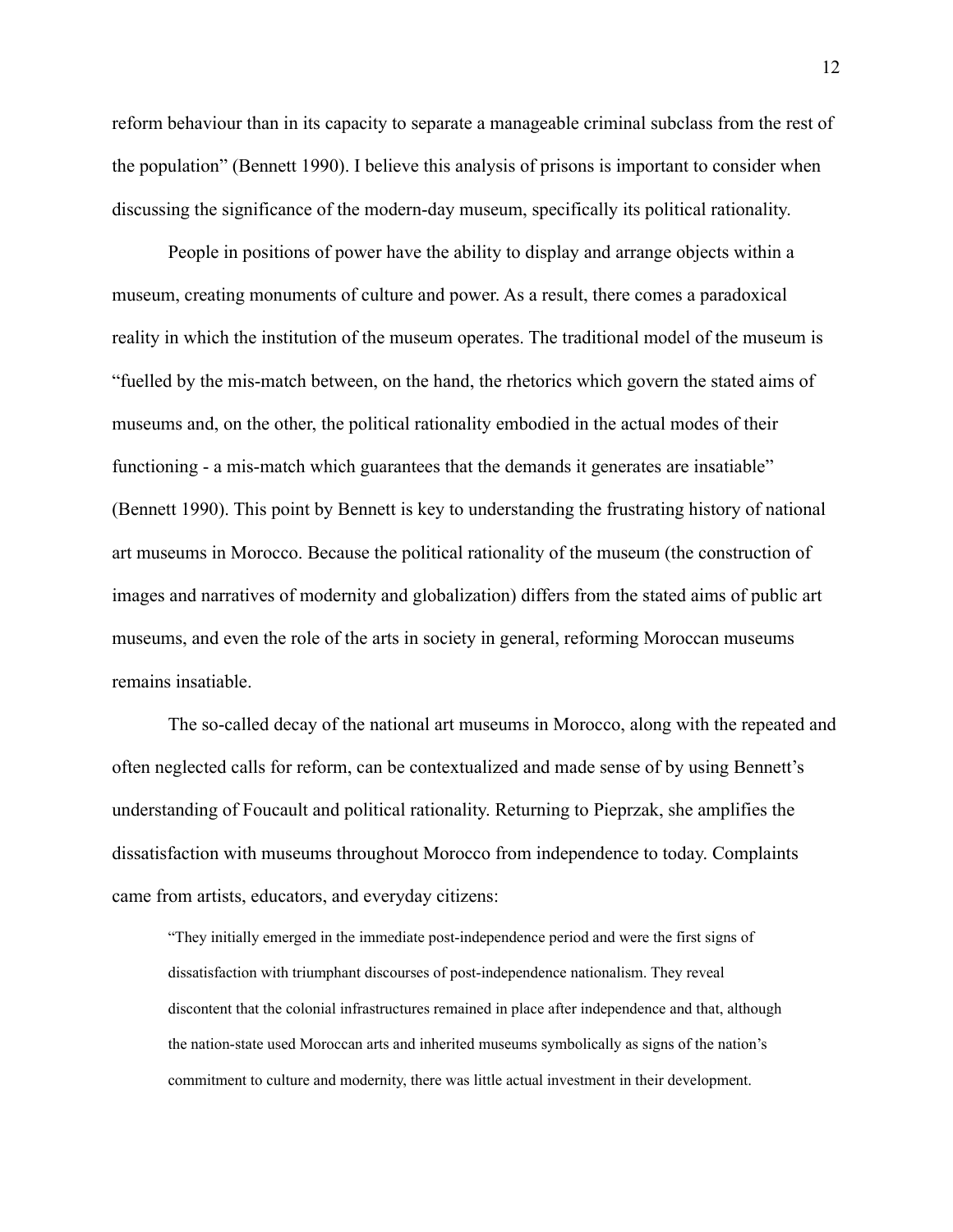Rather, museums created by the French Protectorate Fine Arts Administration as sites for the collection of authentic cultural prototypes turned into stagnant depositories and did nothing to reflect the post-independence energy and excitement to reassert and redefine what it meant to be Moroccan" (Pieprzak: 3-4).

With the public's interest in the arts and museums so clearly diverging from the political rationality and the state's interest in them, these sentiments arise in all corners of Moroccan society. Many of the people I have spoken with, artists and otherwise, have voiced their understanding that Morocco has no museums at all; that the institutions claiming to be so are nothing more than instruments of the state, still existing in the shadow of colonialism.

It is not surprising that artists have long resented being used as tools to construct a veneer of modernity. Throughout the postcolonial period, the majority of Moroccan artists have felt abandoned by the government. With so little state support for arts infrastructures and the national museums being oblivious of local needs, "artists turned to the immaterial, to discursive spaces they could control and fashion without major monetary interventions and spatial considerations" (Pieprzak: 92). Realizing that support and genuine spaces were not going to come from the state and the national museums, Moroccan artists created their own spaces, where their own agency would be intact. These spaces, which are still very prevalent and significant today, gave artists the ability to be visible to the public and to allow the public to experience their work. In this way, Moroccan culture, identity, memory, and modernity could be disseminated independently from the state's discourses and interests. This relocation was done "not merely to dismiss or mock the contents of such discourses but rather to diminish the authority of dominant discourses by inscribing their own narratives" (Pieprzak: 93).

Additionally, to better understand the significance of the contrasting models of Moroccan museums, traditional western ones as well as alternative spaces which challenge the colonial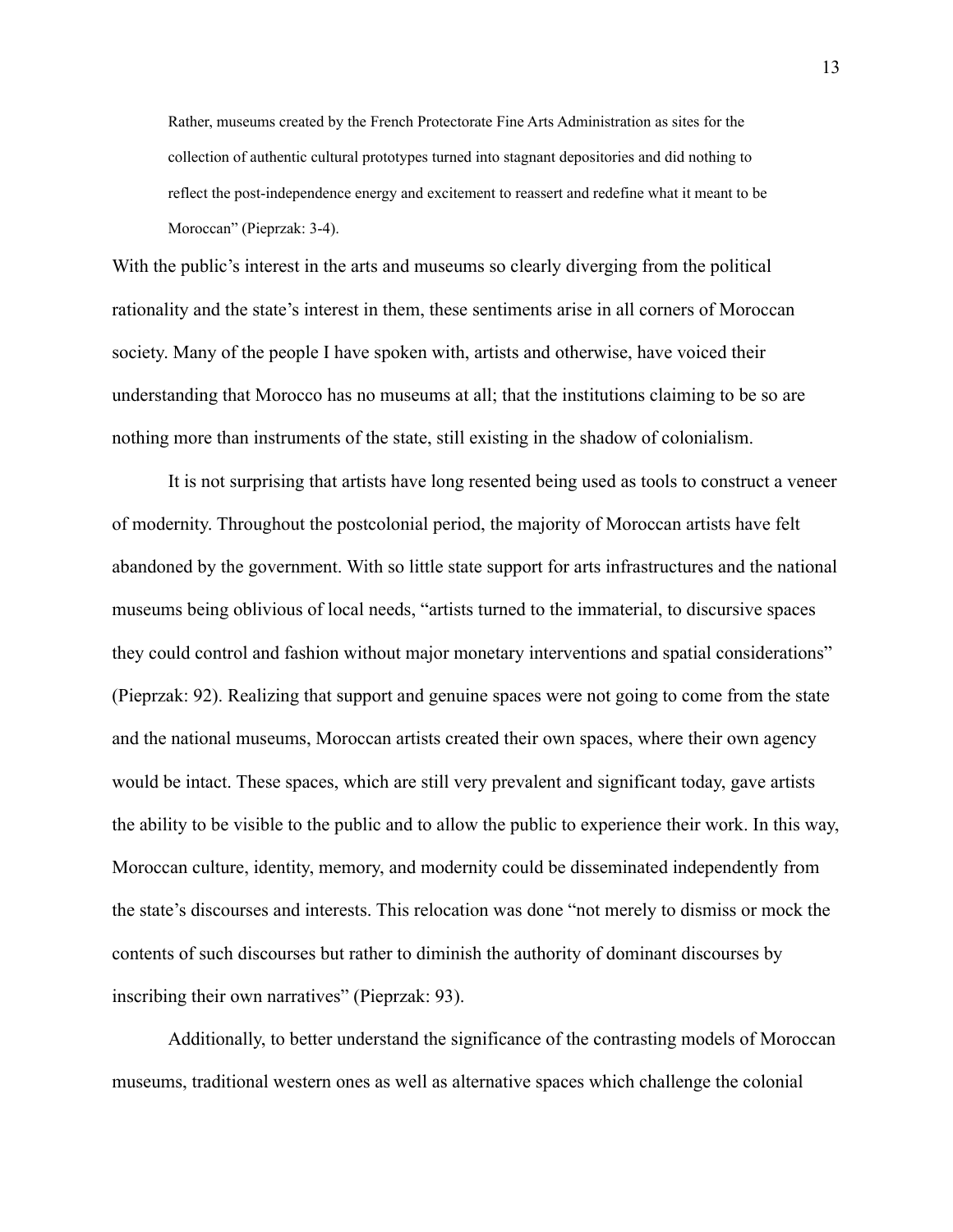framework of the latter, it's applicable to bring Mary Louise Pratt's theories on *contact zones* into the discussion. Pratt defines *contact zones* as "social spaces where cultures, meet, clash, and grapple with each other, often in contexts of highly asymmetrical relations of power, such as colonialism, slavery, or their aftermaths as they are lived out in many parts of the world today" (Pratt 1991: 35). Pieprzak argues that the attempts of Moroccan artists to take art to the streets and form ephemeral outdoor museums represent a certain kind of contact zone. However, I view the Mohammed VI National Art Museum in Rabat as a kind of contact zone in its own right. With artwork from both the colonial and postcolonial periods housed under the same roof, the museum itself becomes a sort of contact zone. There's a long history of contemporary Moroccan artists being neglected or ignored by these museums. Where there are legacies of subordination, "groups need places for healing and mutual recognition, safe houses in which to construct shared understandings, knowledge, claims on the world that they bring into the contact zone" (Pratt: 40). This is precisely why alternative museums appeared and continue to appear within Morocco.

#### **Methodology, Ethics, and Positionality**

Let me start by mentioning my thoughts on the ethics of a short term project like this one. For the most part, I had three weeks to undertake this research. Three weeks to do fieldwork, conduct interviews, do participant observation, review literature, and write this paper. Although I do believe that I have accomplished much in these three weeks, and that the insights in this paper will reflect that, I was left wanting far more time to do research. This is not to say that research shouldn't be undertaken when there is limited time allotted, my point is simply that one must be mindful of how such a situation will limit the findings. I needed to tailor my research to these realities and ground it in the proper ethics.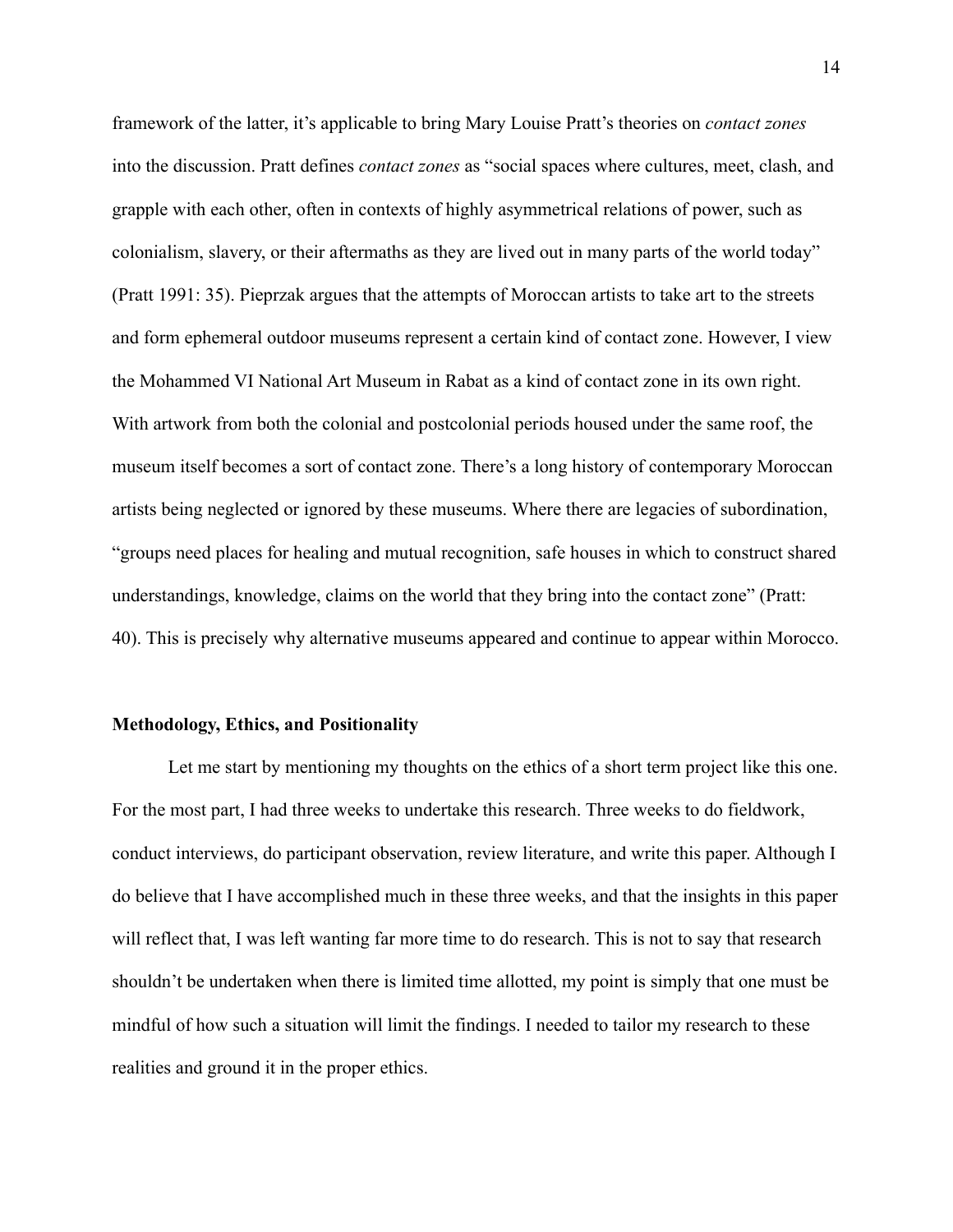I personally think it unethical to commit oneself to a large-scale project with such a limited amount of time allotted for research and fieldwork. This topic is one that has interested me for a long time. I originally wanted to do a large and in-depth research project on it. In realizing just how little time I had to conduct research, I came to the conclusion that realistically and ethically, I couldn't produce a body of work as large as I would've wanted. In a way, I forced myself to scale down the breadth of this project. Attempting to complete a large-scale ethnographic fieldwork project in just three weeks would undoubtedly lead to superficial bonds with collaborators, insufficient time for fieldwork, and a rushed analysis of findings.

I began to look at this project more as a starting point; an opportunity to build a strong and tangible foundation on these topics. One way in which I have reckoned with the limits of short term research is my plan to expand upon this project in the future. I will go into more detail about plans for future research as the paper progresses. The overarching point I want to make here in terms of ethics and methods is that I approached this project with an awareness that there were significant limitations which could not be avoided and that I wouldn't be able to fully answer all of my questions. Rather than claiming to definitively answer a question, this paper is poised to wrestle and move through a series of related questions centering around the subject of arts, museums, and state interests in postcolonial Morocco. This was precisely my mindset over the course of the research period. With everything I did, I kept in mind that scholarly and ethically, the amount of time I had to work with was a major factor.

With that being said, I formed a plan to conduct research; one which continued to evolve and change as time went on. Based on my research questions and interest, I knew fairly early on that my research would primarily center around one space of study: the Mohammed VI Museum of Modern and Contemporary Art in Rabat. Spaces outside the confines of the traditional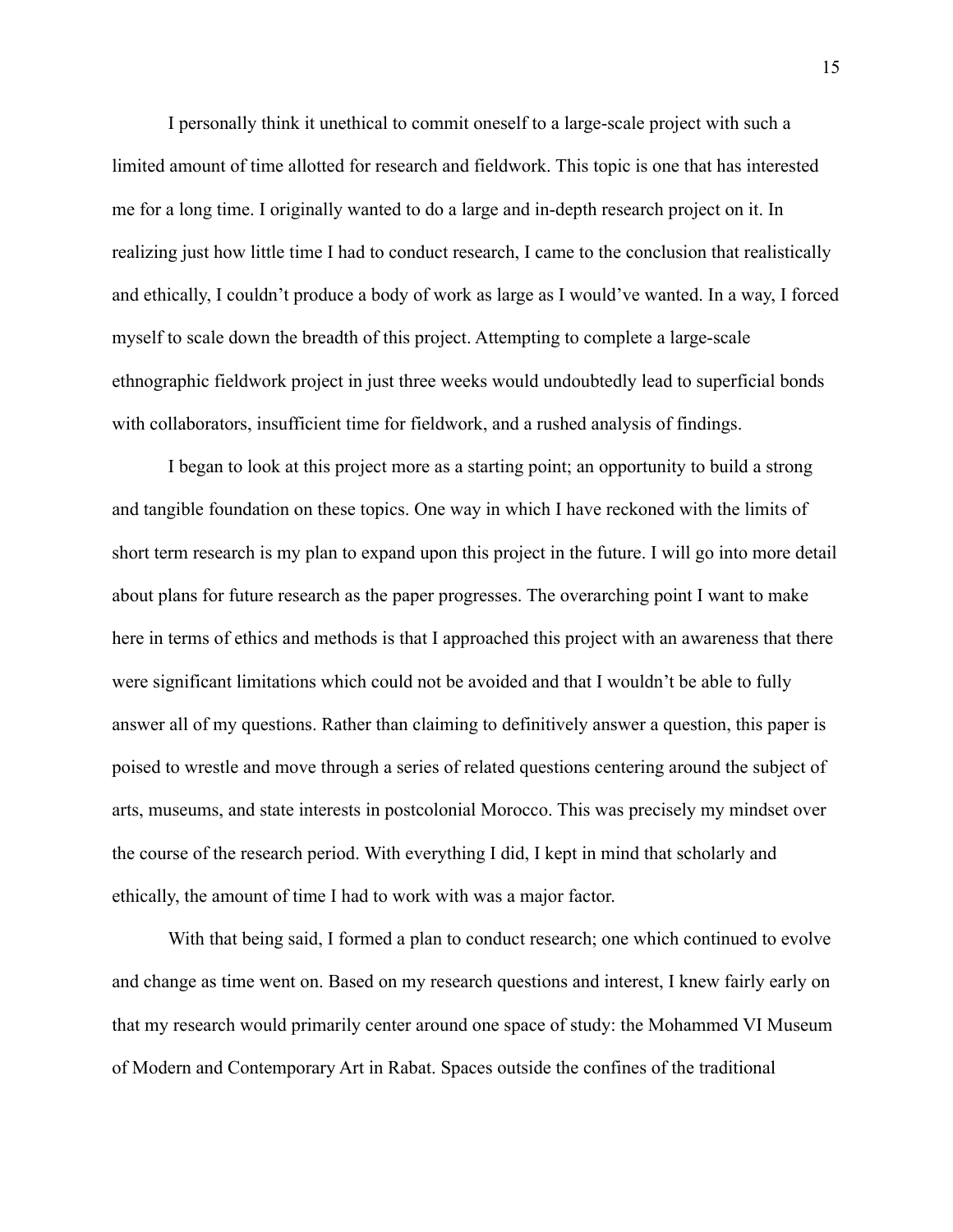museum where art can be seen, experienced, and engaged with were also spaces of study. I had previously visited Mohammed VI and was confident that it would be the best possible site to conduct research and fieldwork on the role of the national art museum in relation to the state. In terms of the *alternative museums*, some more research was needed to discover the most applicable places of study. I consulted my advisor, did searches online, and I asked local Moroccan artists. I quickly became aware of a wide variety of galleries, independent art exhibitions, street performances, and other alternative spaces where I could do fieldwork, many of which in Rabat. As I will expand upon later, not all of this was possible in the end due to unforeseen and rapid changes.

In terms of my collaborators, at times I was able to make plans with my advisor to contact certain people, and at other times it was far more informal, meeting people in public and building relationships with them, as is the reality of prolonged and devoted fieldwork. While centering around certain themes and questions, I wanted this project to reflect the perspectives and lived experiences of people with whom these topics are important, specifically Moroccan artists. I received the contact information of a few artists and/or people who have worked with national museums from my advisor. Though predominantly, I found my collaborators by meeting local artists as well as museum staff members and building relationships with them. For instance, some encounters included meeting museum directors at Mohammed VI and having multiple conversations with them over time. Others included perchance meetings with artists in cafes; people with whom I built strong connections with. What I learned from these experiences is that there is really no one way to find research collaborators. When immersed in the culture and the questions one is interested in, collaborators can be found in countless different places.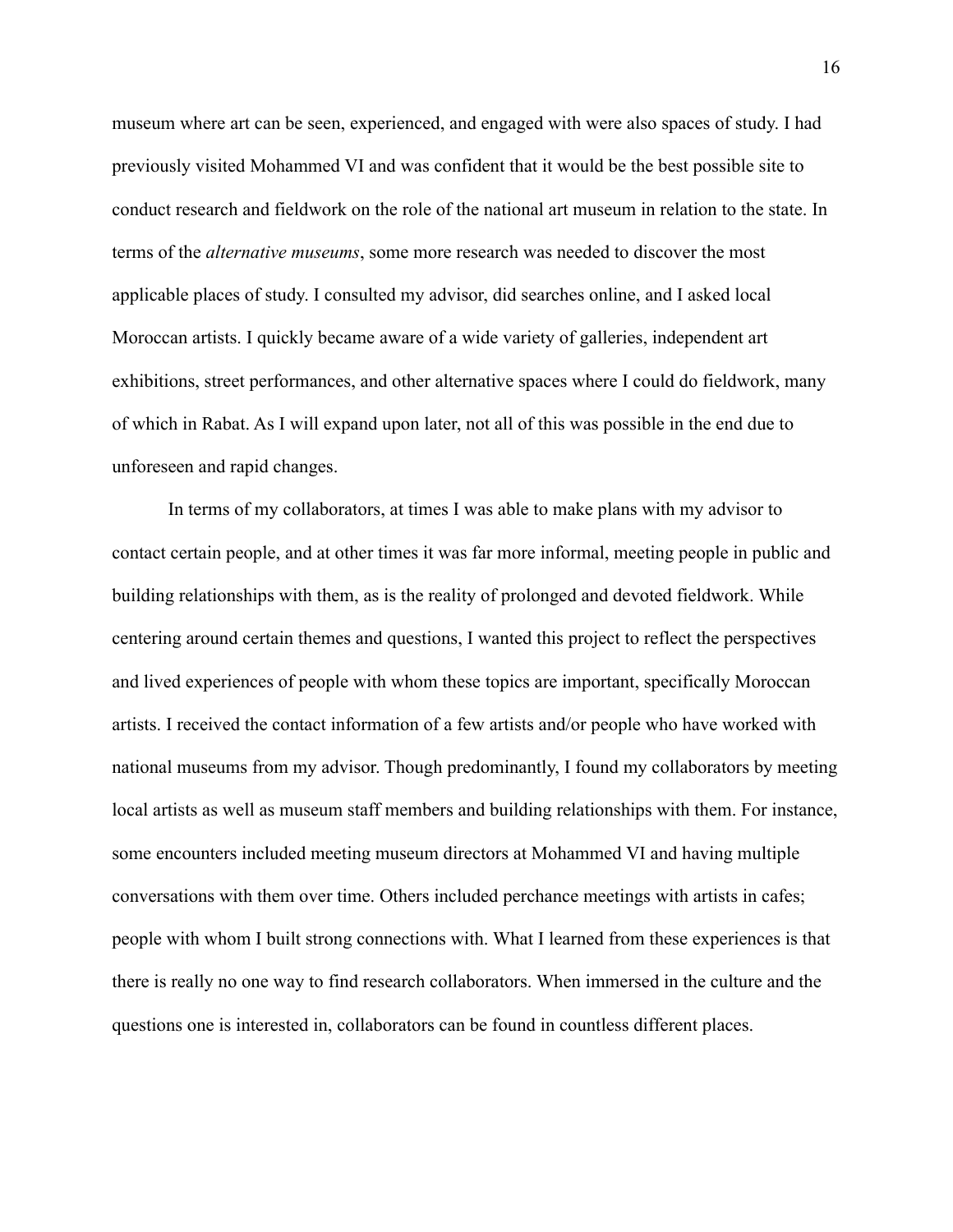However, once I made the acquaintance of people who would serve as my collaborators, certain ethical questions had to be addressed. Though much of my participant observations and interviewing with collaborators naturally took on an informal and relaxed manner, each time I made clear my own identity and the specifics of my project. I also assured them that I would keep their identities confidential. The people I specifically mention throughout this paper are given pseudonyms in order to protect their identities. As I've mentioned before, I was not oblivious to the fact that I was asking my collaborators to tell me their stories and opinions over a relatively short period of time. In order to convey my intention to build strong and long lasting relationships (when feasible and appropriate) I worked to build friendships with many of my collaborators that went beyond professional exchanges of research. I was also vocal about my plans to continue studying these topics once I leave Morocco.

There of course were further obstacles that had to be taken into consideration. For instance, the language barrier. I was fortunate to meet and build relationships with many people who spoke English quite fluently. In the cases when that was not the reality, I had to find other solutions to the problem, such as having a translator with me or communicating digitally through online translation services. This made errors in communication and having certain statements lost in translation very possible. Each time I was talking with or interviewing my collaborators I made a point to ensure I was understanding them correctly, and that they were understanding me correctly. If I was in a situation in which interviewing became too difficult, because of language or otherwise, I stopped the conversation, thanked them, and moved on. Conducting ethnographic interviews without being able to effectively communicate can easily lead to ethical grey areas. If a more prolonged project was being undertaken, then this issue could be worked through over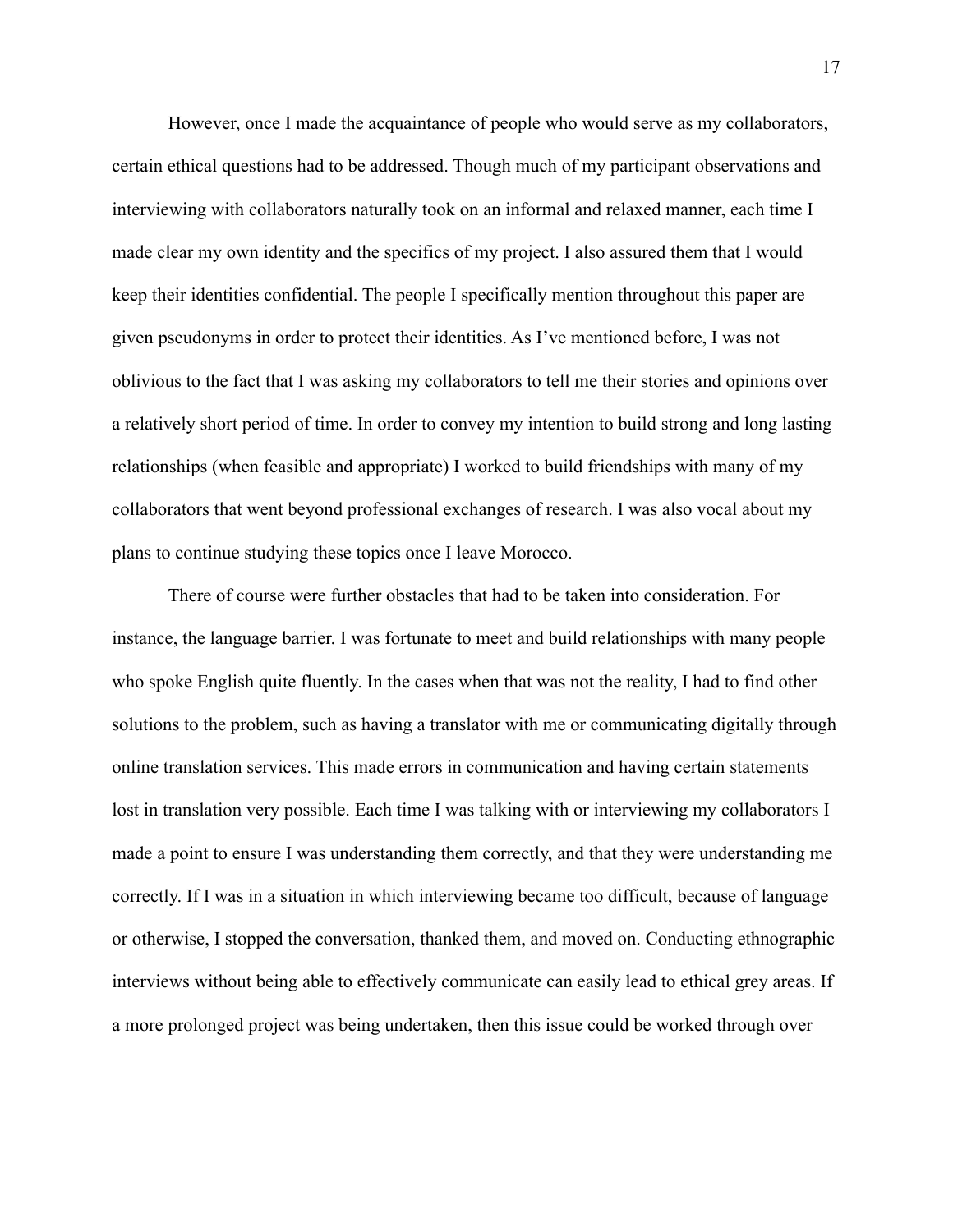time. Though given the time restraints of this project, I sought out collaborators who could share valuable insights, as well communicate effectively with me.

#### **Findings & Analysis**

Let me start where Ali's story left off. About a week after his experience at the Mohammed VI museum, I spent a morning there myself. I went on a weekday morning and stayed until the afternoon. Ali was not exaggerating when he expressed the scale of the building and how it can be overwhelming. Compared to the other buildings around it, the museum stands out and appears as a spectacle. Before seeking out people within the museum to talk with I strolled through the entirety of it by myself. The upper level houses what is probably the largest section of the museum and that is a wing dedicated to art from the colonial period (mainly French) and then Moroccan art spanning a great number of years. Below that on the lower level is a wing dedicated to contemporary Moroccan art (what the museum is named for). The collection at the time was assembled as part of a pandemic initiative to aid struggling artists. During the time I spent walking through the museum, there were six other groups there. Of those six groups, five of them appeared to be tourists, speaking either French or English. With the exception of Fridays when the museum is open to the public for free, museum visitors will roughly be of this demographic breakdown most everyday.

After spending much of the morning in the museum I had a conversation with a woman working at the front desk who then referred me to one of the directors of the museum. Aisha Benoun, a relatively young woman who occupies a significant role in the museum, spoke with me for hours. She was genuinely interested and committed to conveying her experiences to me. I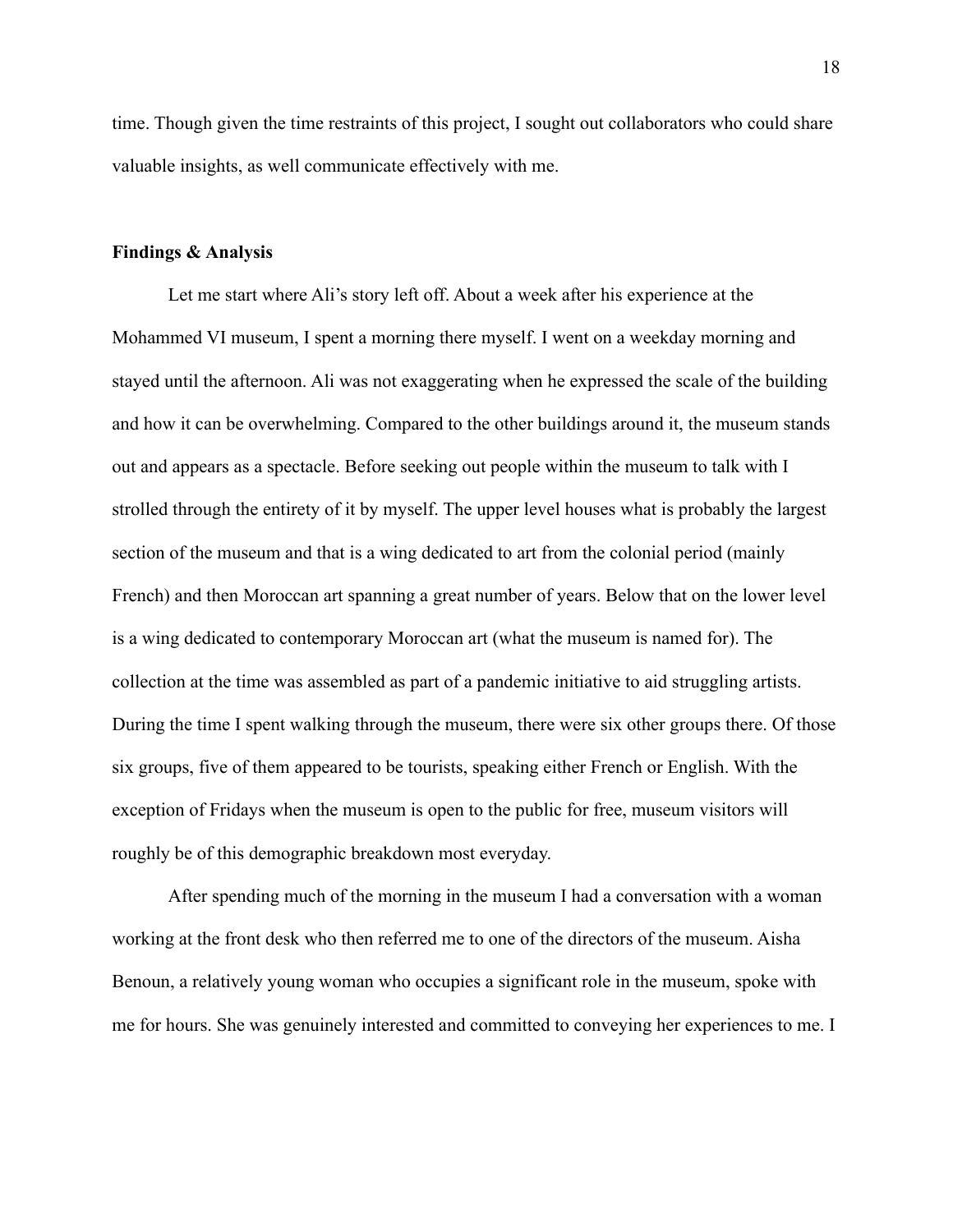do believe her exceptional willingness to provide me with information was meaningful and significant, though I will get to that later.

This museum is not run for the sake of education, or even for the sake of connecting the public to the country's artwork, it exists within a system, a context, in which political and social matters are the priority. Aisha made it very clear that the national museum as an institution plays a significant role in Morocco and that the people who work there need to be aware of this and work with those goals in mind. I was interested in the exact intention of the state and why the museum appears to be the tool for it. The answer largely has to do with constructing a national image, one which situates Morocco in the global sphere, and then making it visible to the world. According to Aisha, "Western countries have museums, so in order to make Morocco modern and on the same level, the same must be had here." This statement often goes even further though. By building lavish museums, the country can take on a more modern image, yet the actual contents and functioning of the museum can further that endeavor. Pieprzak and Bennett remind us that the museum has power; its ability to construct narratives and market identities is unmatched.This provides a nice transition into the other part of our conversation: if the state has ulterior motives when it comes to the national museum, how much is it actually serving the Moroccan public?

I'm aware that many of these findings echo the contents of my literature review. I kept in mind what I had gained from those sources, though I wanted to hear for myself, from people in these places exactly what *they* thought about the topic. I was in a unique situation at this point. I read multiple times about Moroccans not believing the country had any authentic art museums. I had heard the same sentiments from contemporary artists, including Ali. But now I had the opportunity to ask someone who occupies a significant role in the operation of the Mohammed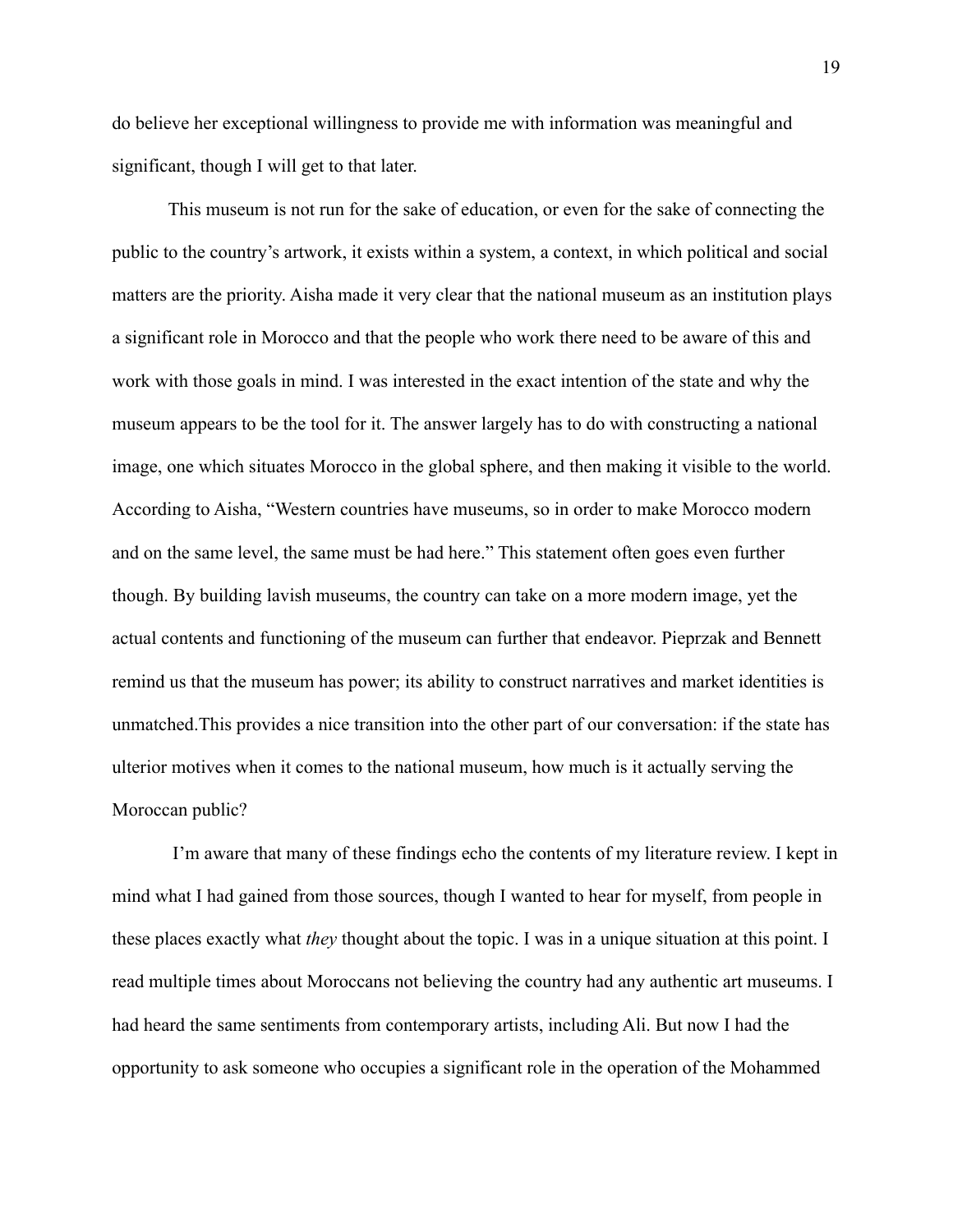VI National Museum of Contemporary Art. I asked Aisha about her thoughts on this topic. She took a long pause, showing somewhat of a discouraged look on her face. She then went into a long explanation. In attempting to contextualize the question she argued that, "after independence museums were so linked to French colonialism, along with there being no arts infrastructure either in education or the public sphere, Moroccans (specifically the middle and lower classes) didn't see museums as being for them." This enduring link to French colonialism is crucial in understanding this issue. Not only does it demonstrate how the state is using the museum today in a very similar way as it was used by the French, in the same vein of constructing images of modernity, but it also explains why so many everyday Moroccans understand national museums to have failed them. She went on to claim that with so much Western art in this building, people don't see the museum as belonging to them. The application of Pratt's notion of contact zones comes into clearer picture with this statement. With Western art and Moroccan art in the same building, sometimes just meters apart, sometimes Western art literally being on top of Moroccan art, it creates a space where cultures exist alongside each other in a somewhat unnatural way.

Aisha was very clear in telling me that this museum is largely not accessible to the public. The reason goes beyond simply what is inside the museum and how the government utilizes it. She again brought up the fact that there is virtually no interest in the arts in education or public funding. That being said, she said that "if there was interest to bring arts in education and the public, Moroccans would appreciate it very easily and very quickly." This gets into a whole other conversation about how art is defined in Moroccan culture and what specifically constitutes it. Aisha explained that there is art in every realm of everyday life in Morocco, people just don't necessarily see it as such.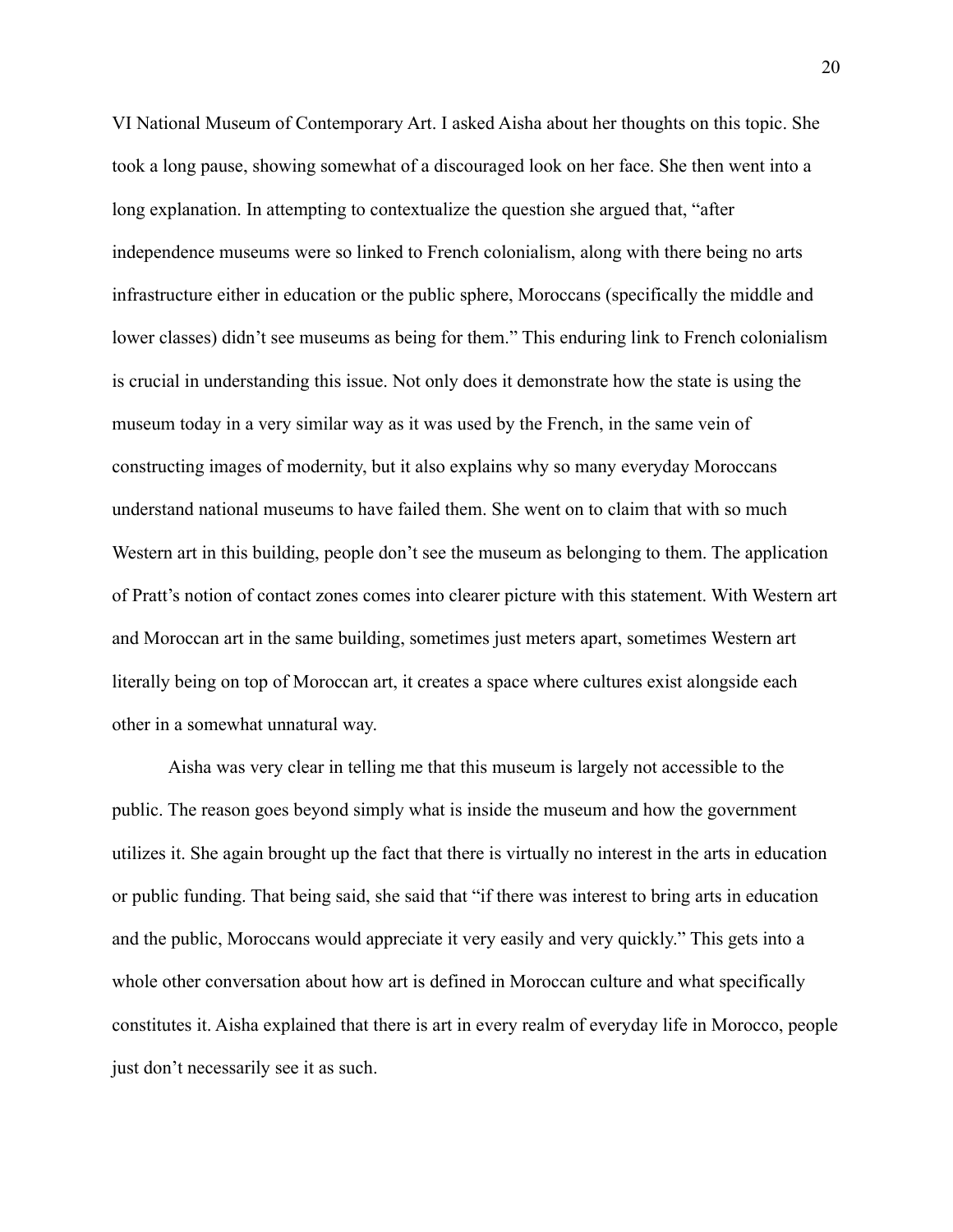I will pause here to reflect on a recurring theme, which at this point was becoming increasingly evident to me. Patterns begin to emerge when taking a closer look at how the national art museum operates. Whether it be artists or staff members, the relationship to the state and especially the Ministry of Culture produces certain common attributes. When this museum was preparing to open many local artists were asked to donate works to the new museum. The artists who were approached by the museum and asked to donate works of art did not want to be taken advantage of. They were aware that their works deserved to be bought. However, they also didn't want to risk being excluded from the new museum and thus be excluded from the national memories and identities being constructed. Similarly, Aisha expressed how the museum staff and directors need to constantly find ways of "staying authentic and truthful to ourselves while also aligning to the geopolitical issues of the country." The state has the upper hand here, forcing these people to compromise in ways that often diminish their worth and goals. With time it becomes evident that this topic is largely centered around power structures in contemporary Morocco and how they manifest in this particular environment.

Both of the women I spoke with at the museum were relatively young. I went into this fieldwork experience with few expectations, though I did suspect people working there would be more hesitant to criticize the national museums as a whole. That was not the case. Aisha was very critical and was determined to convey as much as she could about the shortcomings of the museum. People like this represent the energy and creative spirit found outside the museum which Pieprzak writes about and I will touch on. Artists who have taken to the streets to escape the rigid confines and neglect of the national museum display a certain spirit and drive to keep Moroccan artwork relevant and available to the public. I believe that people like Aisha, though operating in a far more restrictive environment, have the same intentions: making it so all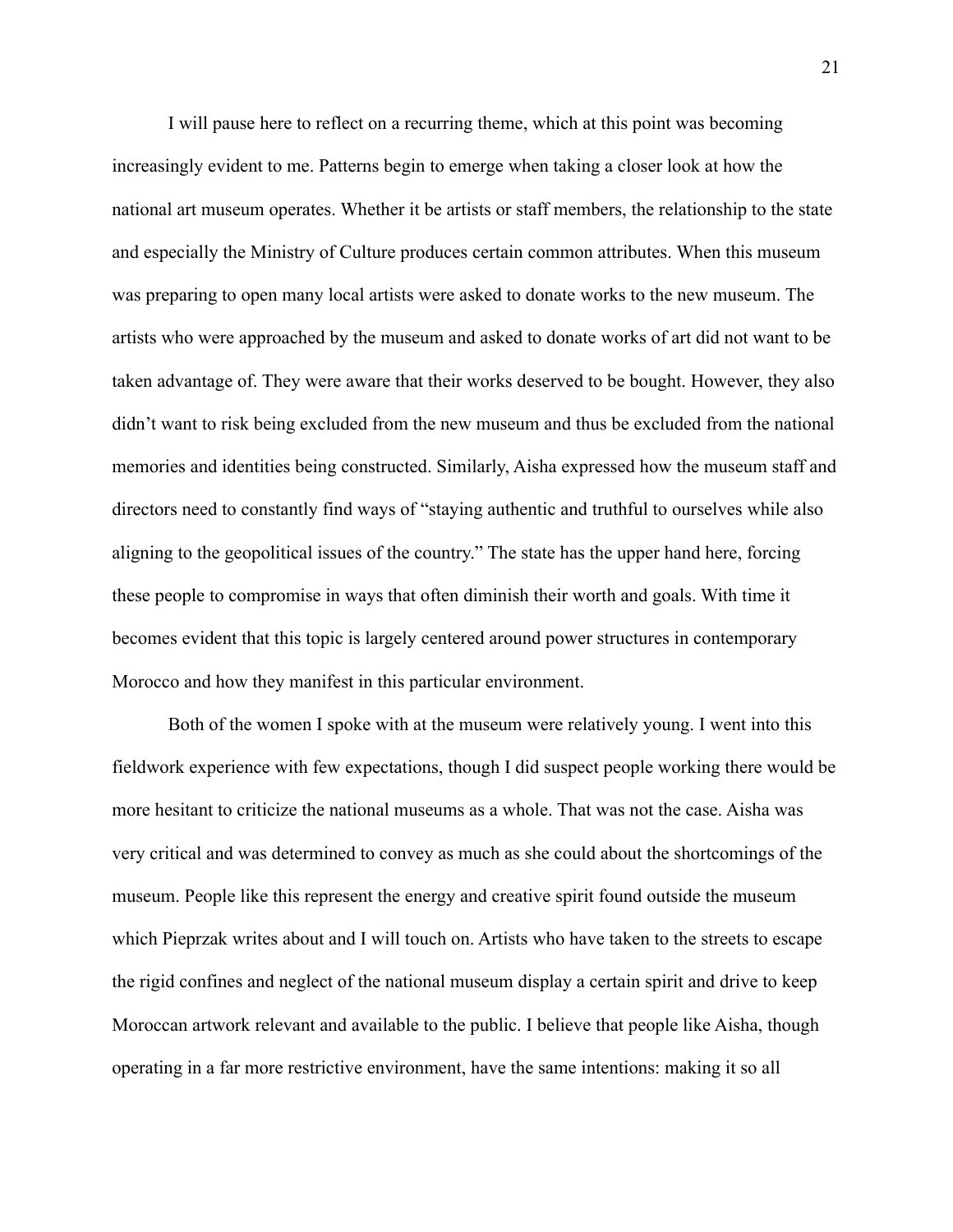Moroccans can engage with art; to recognize the role of the artist in the process of decolonization.

This concept of alternative museums as I call them is discussed at length by Pieprzak. Due to time constraints I chose to focus this project on the Mohammed VI National Museum instead of going into detail about alternative museums additionally. That being said, one cannot do research on national art museums in Morocco without touching on the artistic outcomes of the shortcomings of these institutions. The lack of a physical building and the "absence of an audience haunts artists but does not mean that tactical architectures of art and frameworks of understanding cannot be built" (Pieprzak: 126). This phenomenon arose in the post-independence period while the national museums were still entrenched in the framework of the French Protectorate. Many of these frameworks and links to colonialism are still very much present in the national art museums. As a result, these alternative museums are still very active and meaningful in Moroccan culture.

Through meeting Ali, I was able to learn much about this tradition and understand why it is so important. Before I go on, it's important to point out that this paper has largely been devoted to visual art found in museums, though in actuality this topic extends to all forms of art within Morocco. I had done limited participant observation at certain galleries in Rabat and Marrakech, though Ali spoke to me in great detail about storytellers who also take to the street in a similar fashion as visual artists. In the same way the painter, or the poet, or the actor goes out in public to share their craft, so too does the storyteller. I understood why so many artists felt that the national museum was not an option to engage with art, though I wanted to learn exactly what these people were trying to accomplish by taking to the streets, by bypassing the museum or any other traditional institution, in order to share their work. Ali, who had participated in many of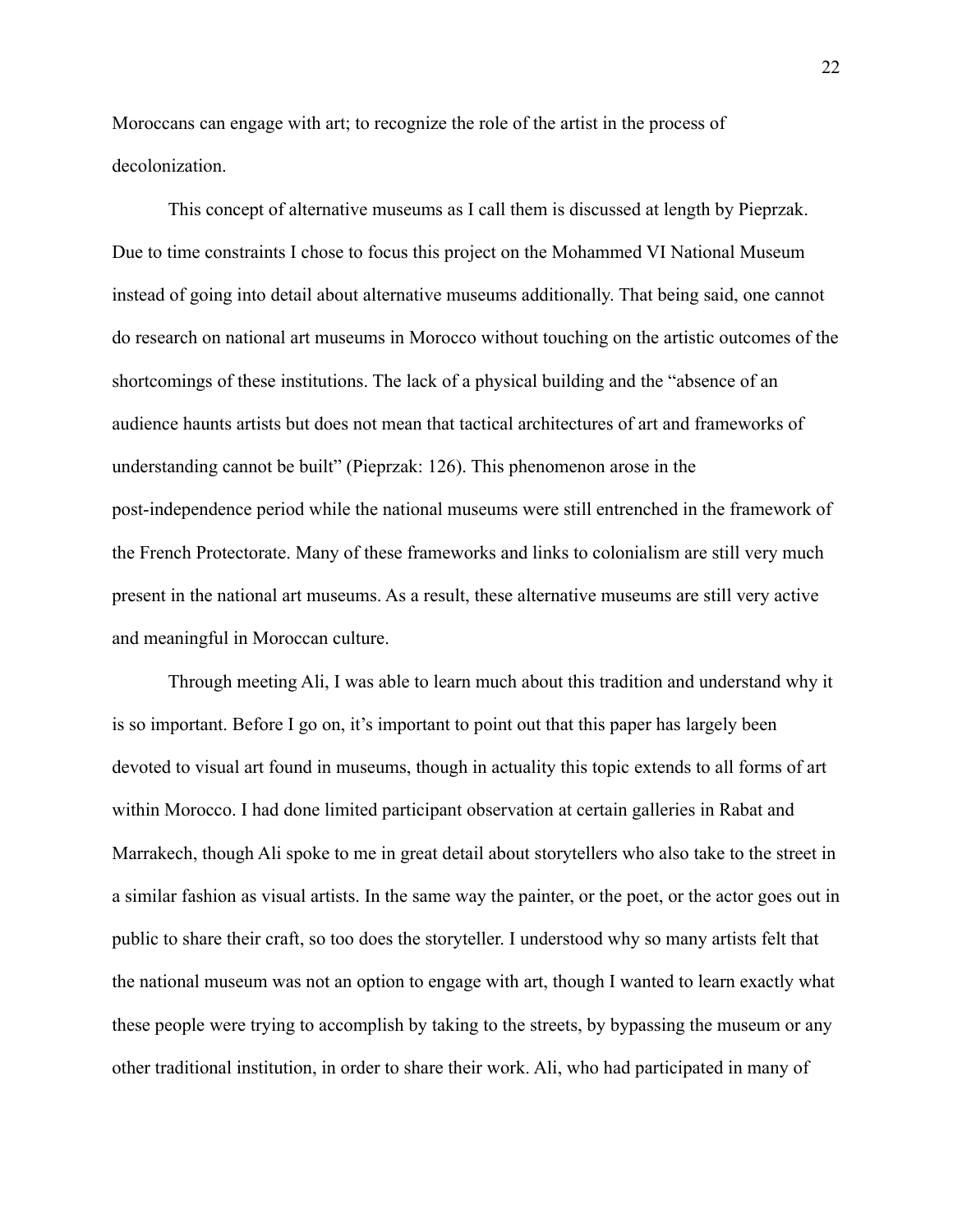these performances, talked about educating, giving a message, shining a light on the political reality, etc. These storytellers or artists or writers are in these spaces to share their work with the public in an open manner. It is a way to pass on stories to people, stories older than anyone alive there. They represent interactive and creative ways to engage and understand politics, economics, poverty, wealth, gender, and many other aspects of Moroccan culture. I heard these same sentiments expressed by painters in Marrakech as well. This all points to the idea of the role of the artist in the process of decolonization. In a postcolonial context, artists are needed to help people cope and reckon with collective trauma and history. In this way new identities can be forged, buried memories can be dug up, and a face can be given to the future.

#### **Conclusions**

During the years of lead it became quite clear to artists that despite the recently gained independence, the struggle for a liberated Morocco was only just beginning. Many forms of national culture had been wiped out during the French Protectorate. With the violence and turmoil during the years of lead cultural erasures continued and the past was largely buried. It was in this period that the poet Ahmed Bouanani wrote these lines of poetry: "Their tomblike identity has been erased/for so long/may the red flame of legendary Amazons/live in my heart./May it revive in the midst of our fear/so there are no longer any futures without faces." This hope is central to understanding the role of the artist in that context, as well as today's.

The National Museum as a Moroccan institution never truly divorced itself from the framework it was built on during the French Protectorate. During the years of lead this was quite obvious. I argue this is still the case today, only on a more subtle level. From the birth of the national museum during the colonial period, it became clear that this institution could effectively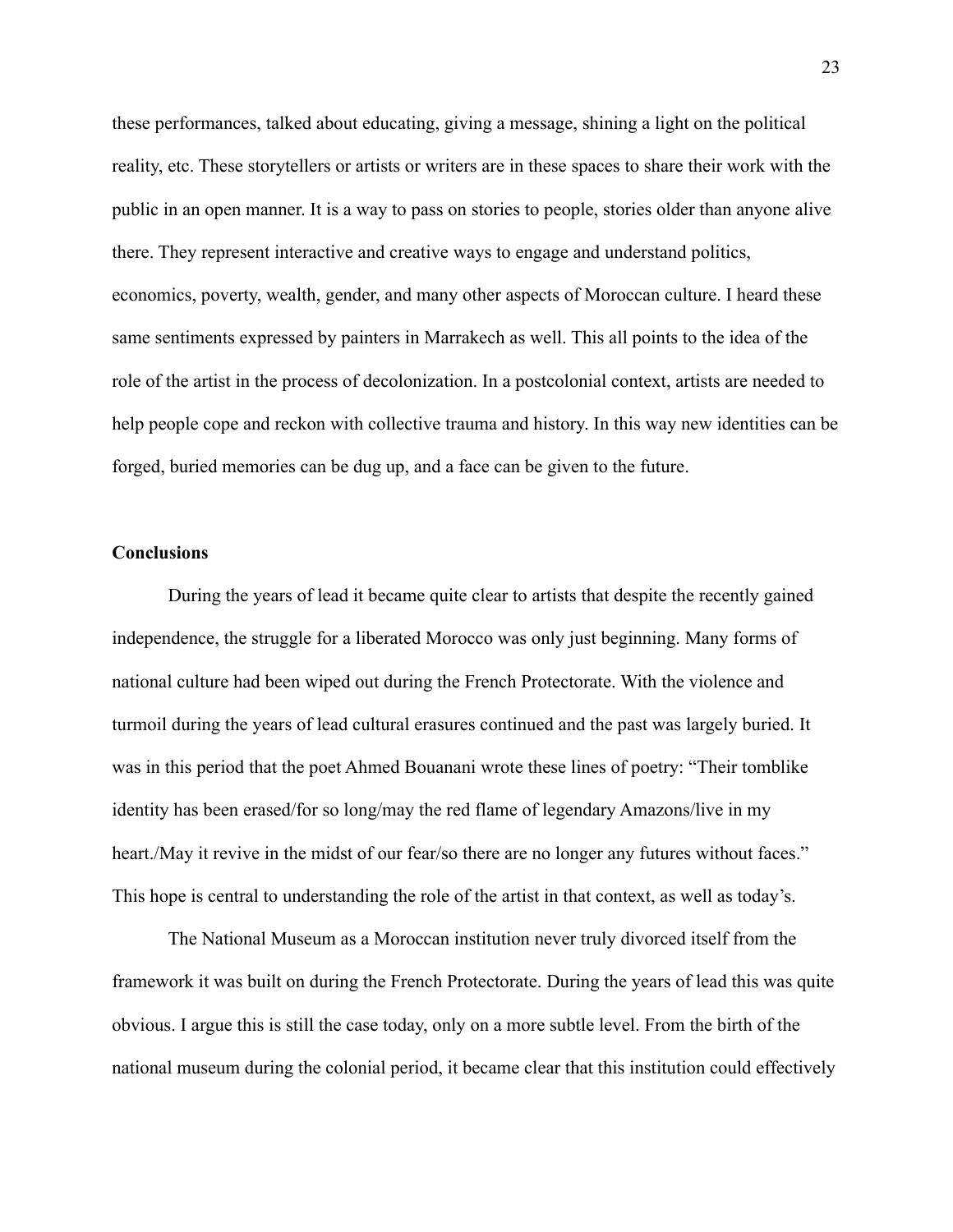serve the interests of those in power, intent on constructing an image or an identity for the rest of the world. Today the Moroccan government employs the national art museum to serve as a symbol of modernity; a testament to a constructed national identity. In using art as a tool to push certain narratives, along with genuine interest in the arts being absent from the state's agenda, everyday Moroccans past and present don't see national art museums as being there for them. Contemporary artists, frustrated with the neglect from the state and the repeated failures on the part of the museum to usher in meaningful reforms, continue to seek out alternative spaces to showcase their work and allow the public to experience it.

With any ethnographic research project it is necessary to consider the broader impacts of a given study. I believe this topic to be very important and worthy of continued research. However, I'm not speaking solely for myself. During my visits to Mohammed VI Aisha expressed to me that there is very little research done on this topic. This is part of the reason she was so willing to help me and provide me with information. She went on to say that fresh perspectives are desperately needed when discussing a topic like this. I do not claim my research to be some long-awaited heroic project. It is easy for project's like mine to take on a white-savior sort of identity. All of this will be actively avoided. I simply hope that this project, and the further research which will follow it, will begin to provide what Aisha was talking about: a new perspective on the inner workings of a relatively new museum, situated in a deep and intricate context.

#### **Limitations of Study**

It's crucial to devote a section of this paper to the limitations of the study, for there were many. As I've mentioned already, none of the limitations or difficulties encountered during this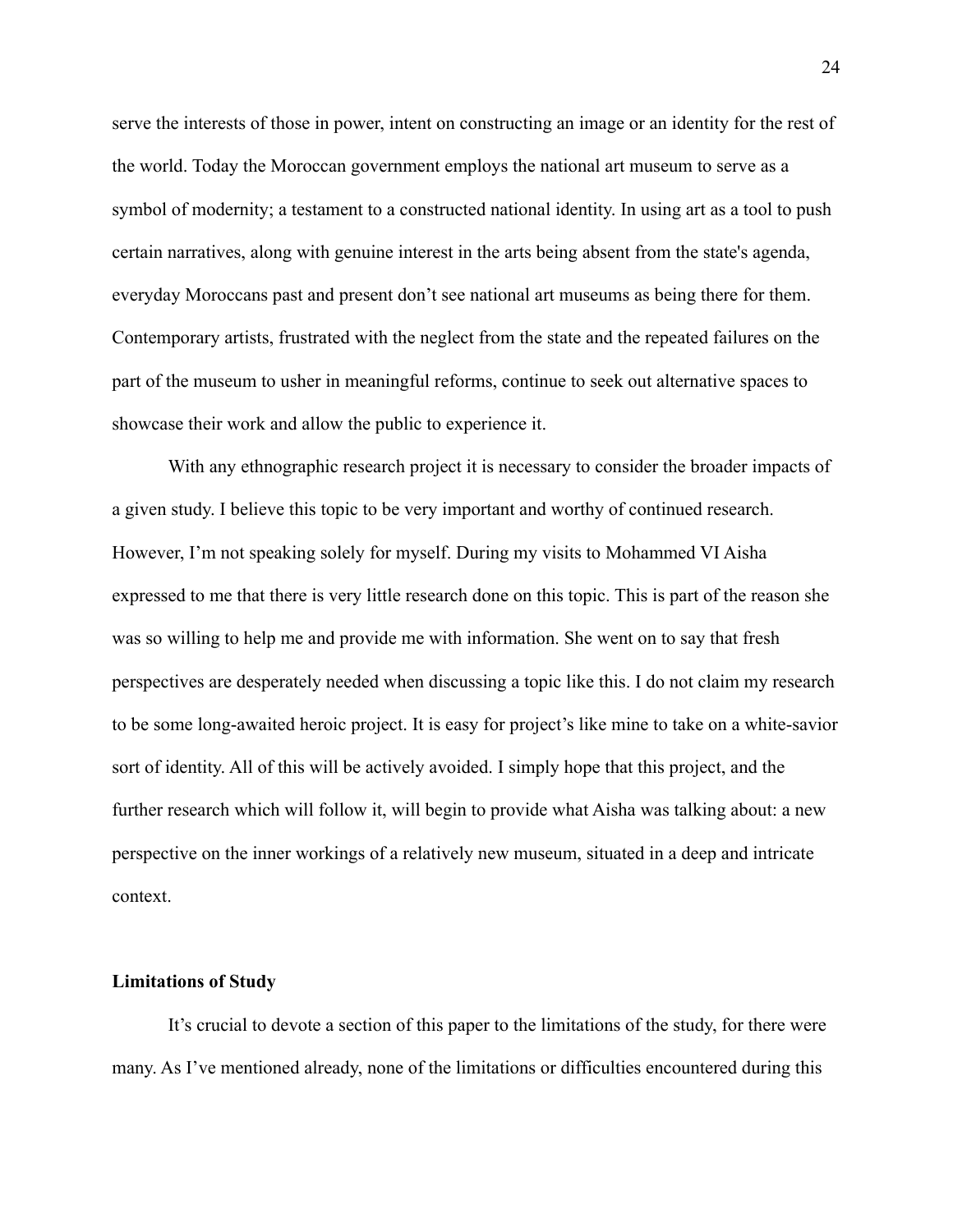study deterred me from going through with it. However, conducting this project without both acknowledging and dealing with these limitations would inevitably give rise to serious problems, qualitatively and ethically. I am intentionally placing this section toward the end of this work as to allow for reflection, with the body of the project already committed to paper.

Firstly, it must be noted that language posed an issue in this project. I would not qualify the language barrier as a major limitation, in most instances I was able to work around it or find alternatives, though it was something I needed to be constantly aware of. My limited knowledge of Arabic and French did not hurt this project, though had my language skills been stronger, there is no doubt that this project would've been more nuanced and intricate. There were a few instances where I was hesitant to reach out to potential collaborators because of language barriers, as well as times where a conversation with a collaborator was hindered due to language. Ideally, I would spend far more time in Morocco, immersing myself in the culture and striving to become as fluent as possible in Arabic in order to conduct thorough ethnographic fieldwork. This sentiment moves right into the primary limitation of this study.

I believe that the most significant limitation to this study was the amount of time I had to work with. Subsequently, other issues stemmed from this overarching obstacle. I had 14 days in Morocco to conduct research for this project. It's almost comical to think about how much time I had to conduct research when compared to other similar projects. For example, Katarzyna Pieprzak spent a decade doing research for her book. By no means I am equating the scale of my project with hers, or anybody else's for that matter. I'm simply pointing out that virtually every limitation of this study can be traced back to the time constraint. I mentioned earlier how I forced myself to scale down this project for it to be better suited to the time allotted. I believe I did a good job of that. Nonetheless, that doesn't mean issues were no longer a factor. My access to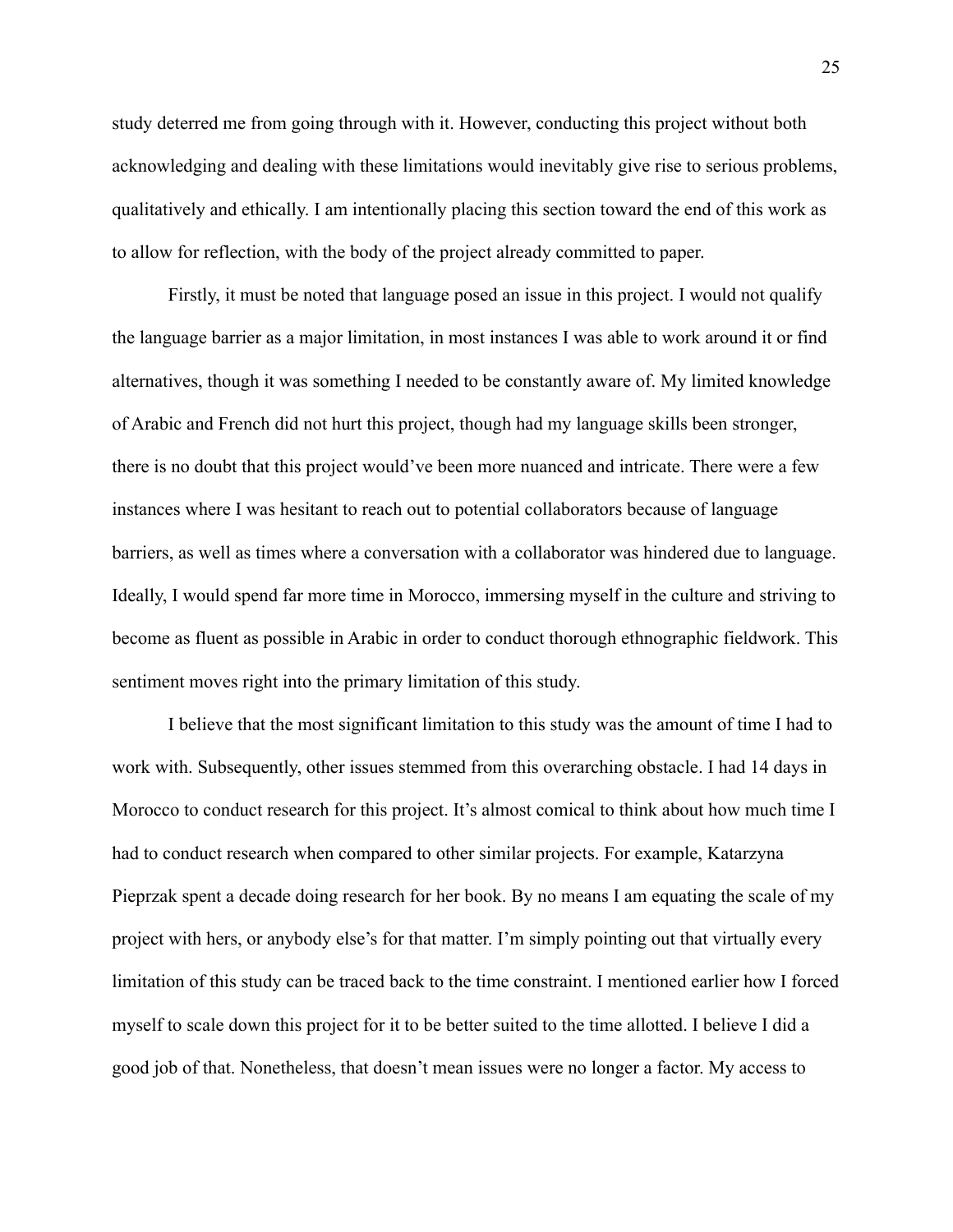collaborators was limited to whoever I was able to come into contact with in those two weeks. My bonds with these people, though genuine and proactive, were still in a very early stage, meaning the information being conveyed to me may well not have been as detailed and personal if I had been able to develop stronger relationships with them. Additionally, I simply didn't have the time to visit all the places I would've liked to. As a result, I had to rely on the fieldnotes I had from a more limited amount of spaces. I had to expand upon what I had in order to make up for the lack of a wide variety of findings. What I'm getting at is I want to continue finding ways to compensate for this; to allow this project to develop further outside the limits of this particular time frame and model.

One last limitation which must be addressed is the sudden and dramatic ending to my time in Morocco. When conducting ethnographic fieldwork in the middle of a global pandemic, there is always a chance that plans could change or fall apart completely. Unfortunately, literally overnight, this possibility became the reality. Many of the people I spoke with repeatedly told me of how the pandemic has had very harmful effects on Moroccan artists, economically and otherwise. And then shortly thereafter, the pandemic forced my departure and interrupted that very research.

I lost about 10 days. During that time I had planned on speaking with several more collaborators and visiting several other spaces of study. I again had to reconfigure the scope of this project. This is to be expected with this kind of research, yet the seriousness and stress of my departure made things especially difficult. With the few days I had to work with while home I had to choose how to go about completing this project. I had the contact information of a couple other possible collaborators whom I was originally planning to reach out to. After departing I still had the opportunity but ultimately decided not to reach out to them. The reason being I felt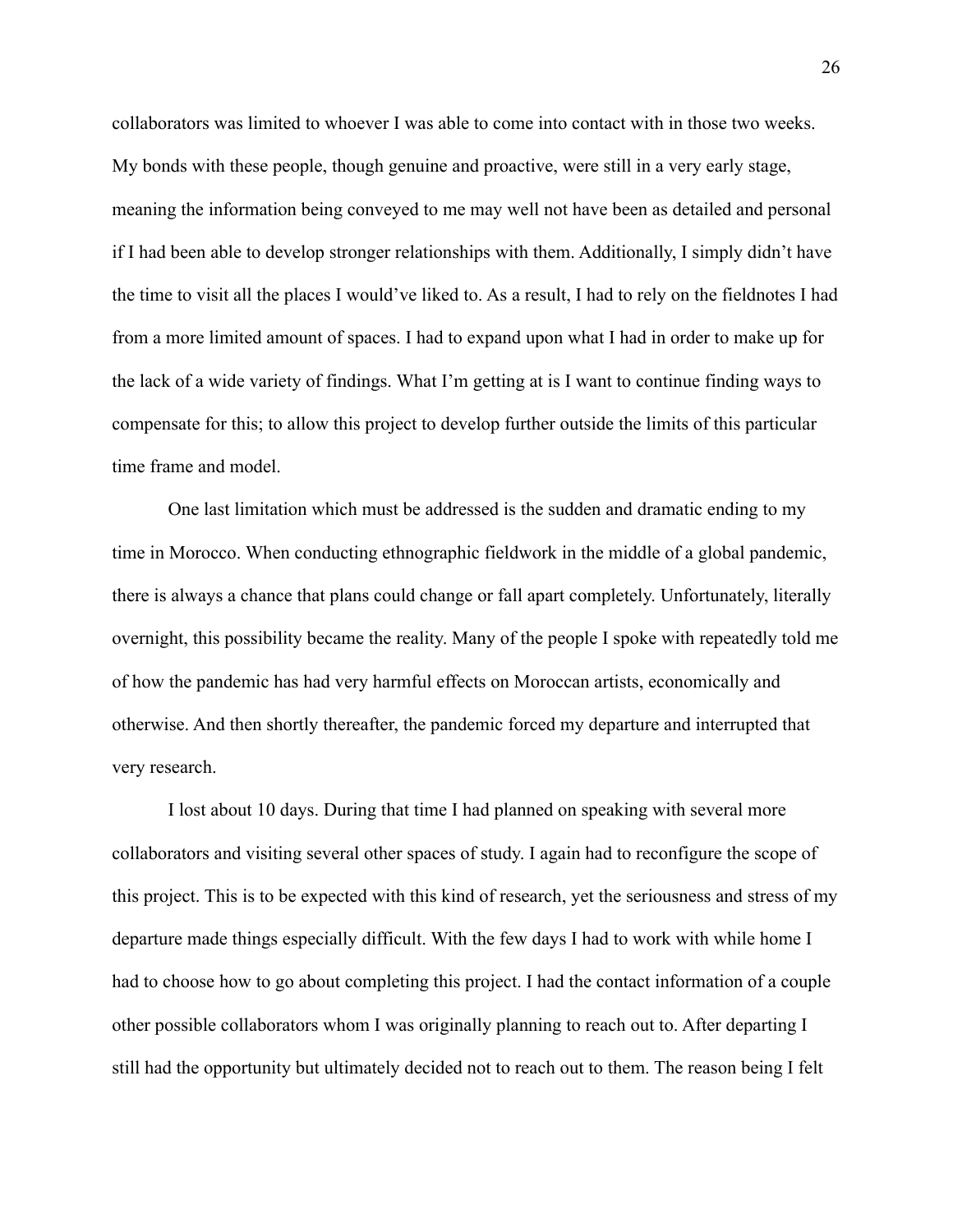personally and ethically that it wouldn't be right at that point. There were only days left in the project period and at that point I would be reaching out simply to increase the amount of collaborators in my paper. I think those relationships would've been shallow and superficial, existing for my benefit only, not for the sake of the project or to benefit my collaborators. I decided to save their contact information and reach out to them at a later date when I had more time to conduct this research. Instead I spoke further with people whom I had already built relationships with in order to deepen my understanding of their experiences and insights.

There are several limitations to this study, some were expected and some were not. The point I want to stress more than any other is that this project demanded creativity. I came to realize quite early on that a standard and generic approach to this project was not going to be able to yield any substantial results. This project has several limitations, it has bias, and it is a result of my own unique and changing positionality. Despite all of these variables, a project was still produced. I believe this wouldn't have been possible without a willingness to be creative and to adapt to changing and challenging factors.

#### **Future Study**

As I have been alluding to throughout this paper, I believe that the best way to reconcile with the shortcomings and limitations of this project is to commit to further research. There is far more I wish to do with this topic. I want to continue moving through these questions and allow for others to branch off of them. I have built relationships with people throughout the duration of this project which I want to maintain and strengthen. Overall, this topic and my collaborators have become very meaningful to me; to properly do them justice I am committing myself to further and more in-depth research on this topic in the future. In the coming year I will be writing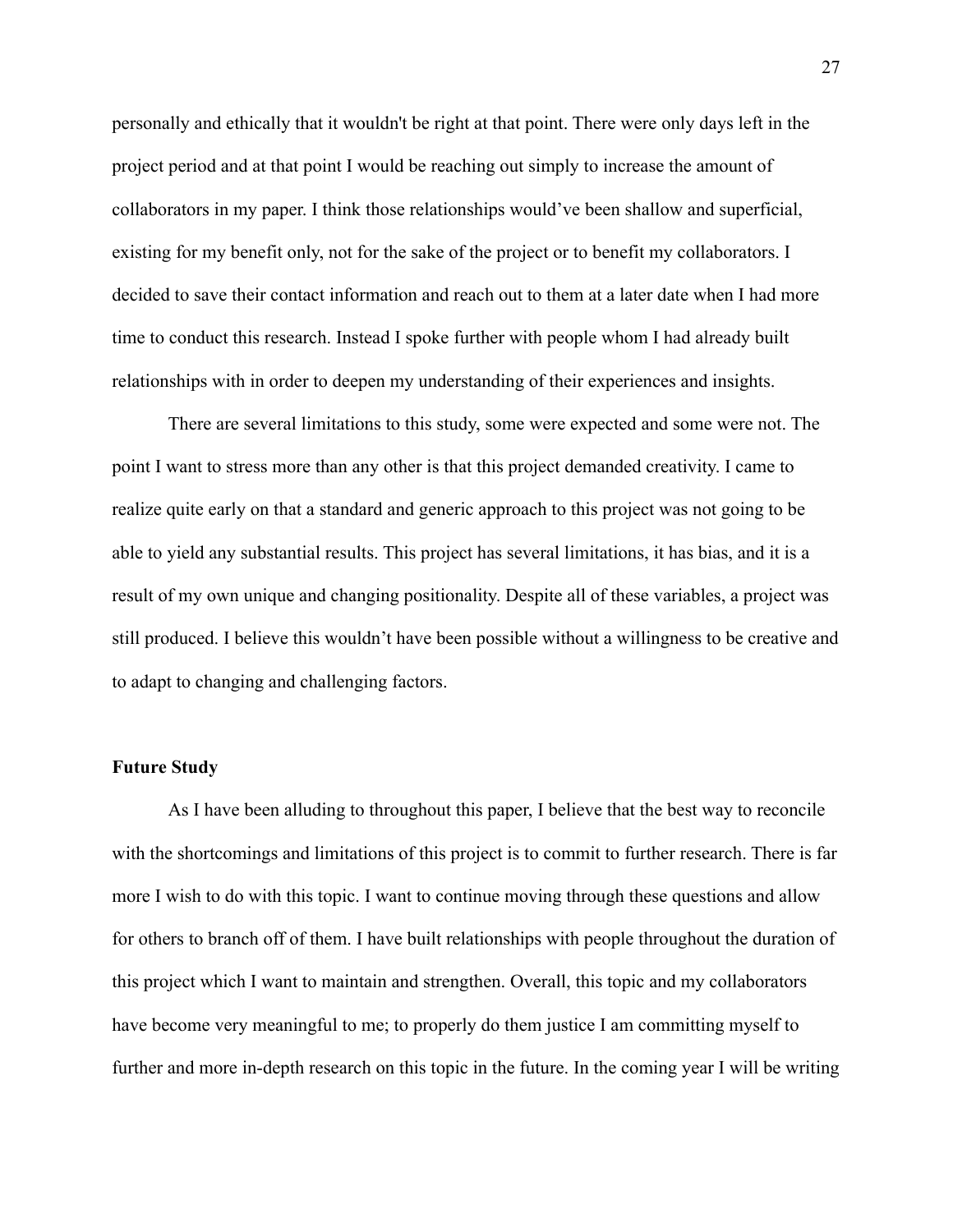a thesis which will be grounded in anthropological theory and, in my opinion, very suitable for a continuation of this research. As I mentioned in the methodology section, I see this paper largely as a starting point; an opportunity to discuss research which can easily lead into a larger scale project, exploring these questions minus all the limitations present this time around.

Lastly, in terms of future research projects, whether that be ISPs conducted in Morocco or otherwise, I believe this project represents a fine starting point where others could definitely expand upon it. For instance, whereas I did research at Mohammed VI and no other national museums, I think it would be very wise to have multiple national museums as places of study. My project, partly because of the time constraints, ended up being tailored toward the national art museum and how the state can utilize it. I touched on so-called alternative museums, though I would've liked to have devoted far more time and research to this idea. Future projects should explore these spaces and what they mean as much as possible. They are undoubtedly linked to the realities of the national museums and they represent the creative and expressive aspects of Moroccan culture. I believe the alternative museums, really any space outside the confines of the traditional museum where Moroccans can showcase various forms of art and have the public engage with it, are key to understanding this topic.